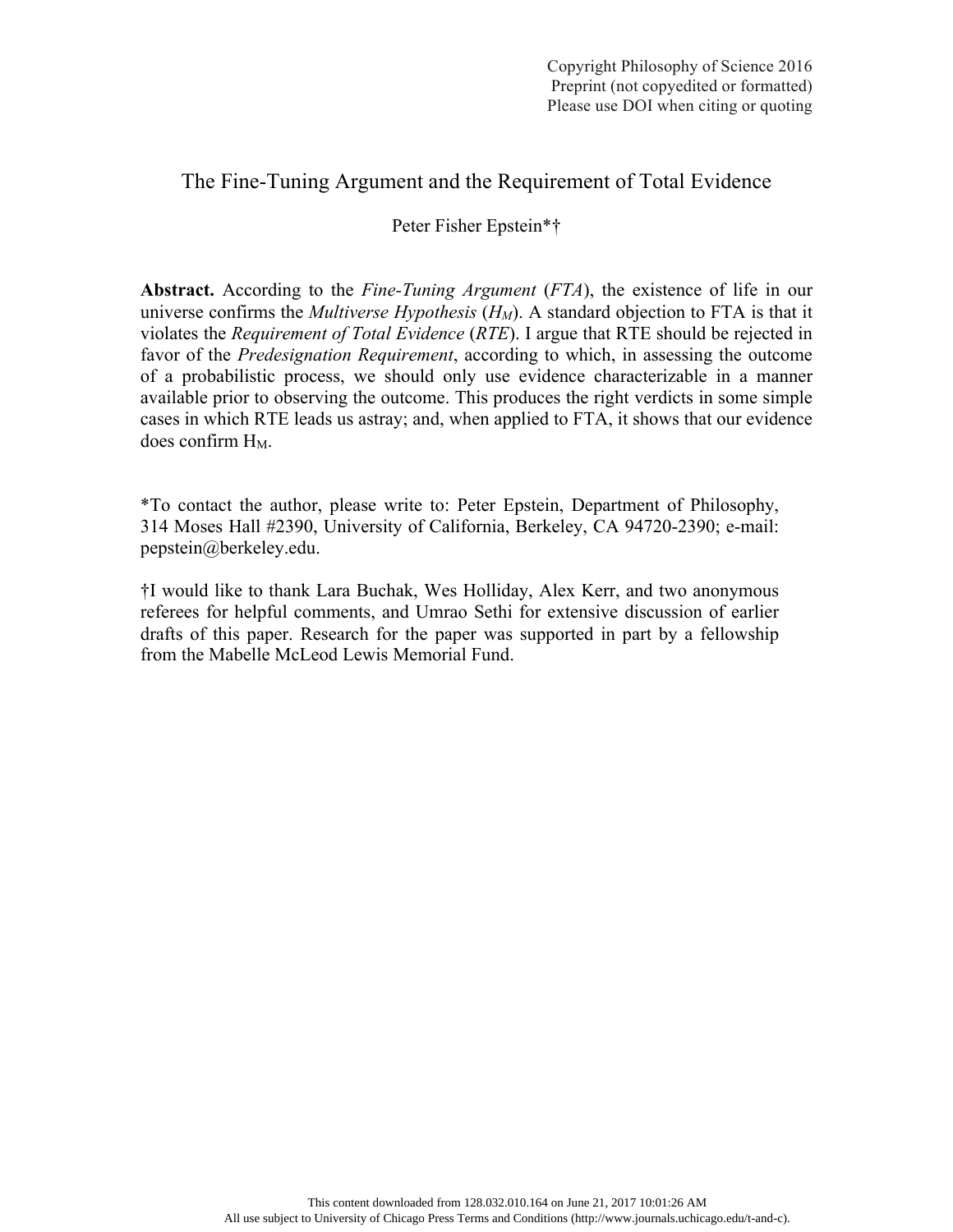**1. Introduction.** According to the *Fine-Tuning Argument* (*FTA*), the existence of life in our universe confirms the hypothesis that there are many universes (the *Multiverse Hypothesis*  $(H_M)$ ) over the hypothesis that our universe is the only one (the *Universe Hypothesis*  $(H_U)$ ). Roger White (2000), following Ian Hacking (1987), has challenged FTA on the grounds that the reasoning behind it violates the *Requirement of Total Evidence (RTE)*, which dictates that we must always assess hypotheses in light of the *most specific* evidence at our disposal. Below, I show that, despite its near universal acceptance, RTE delivers the wrong verdict in cases like that involved in the debate about FTA. Such cases, I argue, ought to be assessed in light of a principle that is already embodied in sound scientific practice: the *Predesignation Requirement*, which demands that, in assessing the outcome of a probabilistic process, we characterize both the hypotheses we are evaluating and the outcome observed in a way that was salient prior to actually observing the outcome. Following the Predesignation Requirement means ignoring some of our evidence (namely, evidence characterized in a way *not* salient prior to observing the outcome); it thus means violating RTE. But, as I will show, following the Predesignation Requirement gives us the right verdicts in some simple cases in which RTE leads us astray; and, when applied to FTA, the Predesignation Requirement leads to the conclusion that our evidence does indeed confirm  $H_M$ .

**2. White's Objection and RTE.** The reasoning behind FTA seems, at first glance, quite straightforward: The conditions needed to support life are extremely unlikely to occur in any given universe, according to our best cosmological theories. So those conditions would be much more likely to occur if there were many universes. We know that those conditions have indeed occurred (just look around!), so we have evidence that  $H_M$  is true.

White's objection to the argument begins with the observation that we in fact have two pieces of evidence about the existence of a life-supporting universe: we know that *some* universe is life-supporting (call this evidence  $E_G$ ); but we also know that *this specific* universe (*our* universe; call it  $\alpha$ ) is life-supporting (call this evidence  $E_s$ ). E<sub>G</sub>, on its own, does indeed support  $H_M$  over  $H_U$ : the chances of there being *some* life-supporting universe are higher the more universes there are.  $E_s$ , on the other hand, does not support  $H_M$ over  $H<sub>U</sub>$ : *α*'s chances of supporting life are insensitive to whether many (or any) other universes exist. Thus, in suggesting that our evidence makes  $H_M$  more likely than  $H_U$ , advocates of FTA must be relying on the less-specific  $E_G$  rather than the more-specific  $E_s$ ; their reasoning should therefore be rejected, according to White, because it violates RTE.

White's analysis of FTA is based on a Bayesian framework for assessing competing hypotheses, according to which hypothesis  $H_1$  is confirmed over hypothesis  $H_2$  by evidence E just in case E is more likely to have occurred given  $H_1$  than it is given  $H_2$  (see Jeffrey et al. (1962), Hacking (1965), Sober (2009)). We can label this the *Likelihood Principle (LP)*, and we can formalize it as follows: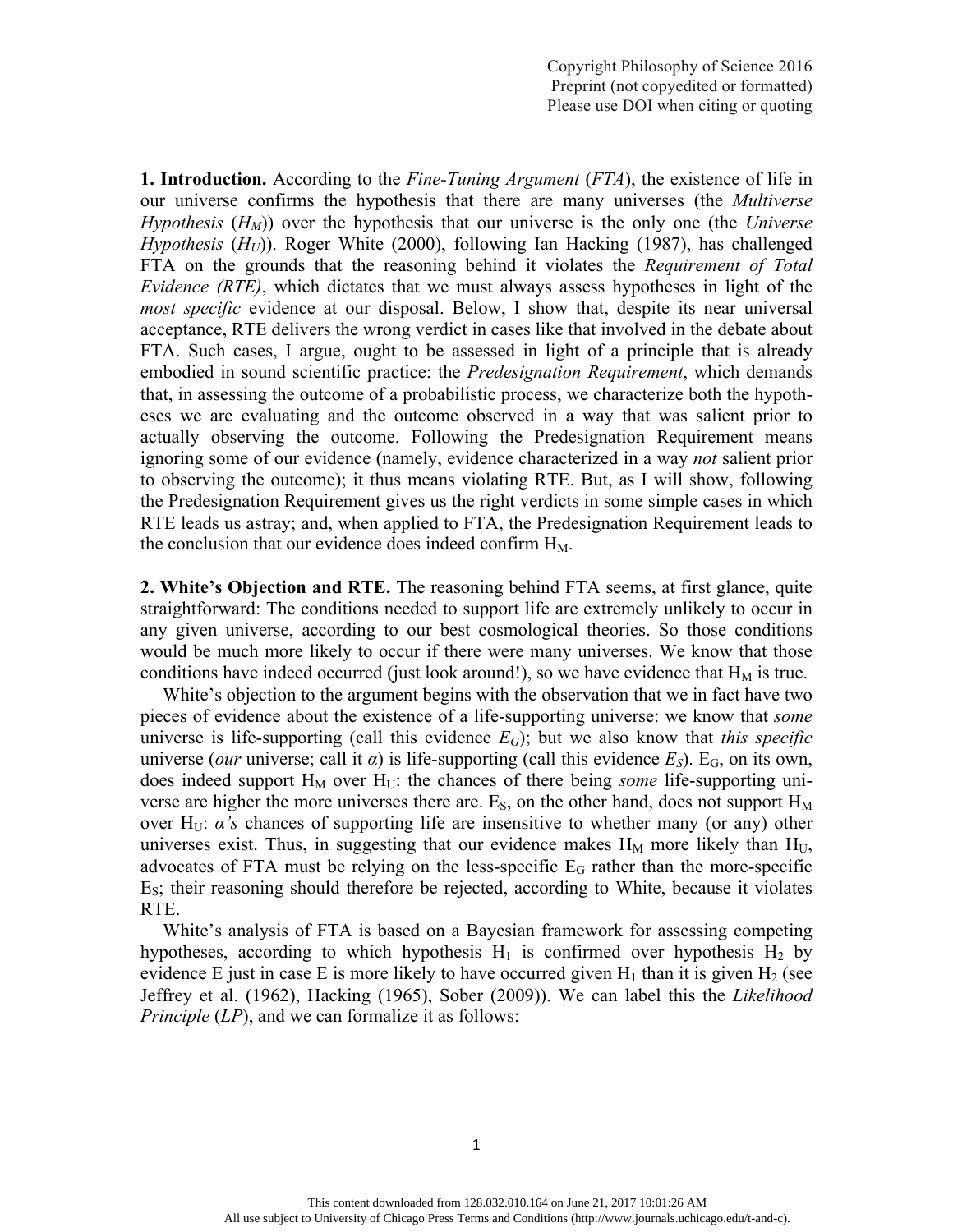## **LP.** E is evidence for H<sub>1</sub> over H<sub>2</sub> iff  $P(E|H_1) > P(E|H_2)$

So, in claiming that our evidence confirms  $H_M$  over  $H_U$ , advocates of FTA are claiming that we have some piece of evidence, E, such that  $P(E|H_M) > P(E|H_U)$ .<sup>1</sup> In order to evaluate this claim, we will need to determine what the relevant evidence (E) is. The two possibilities seem to be  $E<sub>S</sub>$  and  $E<sub>G</sub>$ .

As noted above, White contends that  $E_G$  confirms  $H_M$  over  $H_U$ , but  $E_S$  does not. To see why, think of the beginning of each universe as a causally-isolated chance event, say the spinning of a giant roulette wheel with a billion slots. The fine-tuning data suggest that a universe's being life-supporting is extremely unlikely; it is like hitting a single specific slot on the billion-slotted wheel.<sup>2</sup> So the chance of *some* universe's being life-supporting is greater if there are many universes, just as the chance of *some* roulette wheel's hitting that lucky number is greater if there are many wheels. This shows that  $E_G$  supports  $H_M$ over  $H_{U}$ .

But if we focus just on α, and *its* "roulette wheel," we can see that it is no more likely that  $\alpha$  would be life-supporting if there are many other universes than if ours is the only one. According to  $H_M$ , each universe that exists on is causally isolated from the others; so whether universes other than  $\alpha$  exist cannot affect the likelihood that  $\alpha$  is life-supporting.

Summing this up in terms of LP, we have:

 $P(E_G|H_M) > P(E_G|H_U)$  $P(E<sub>S</sub>|H<sub>M</sub>) = P(E<sub>S</sub>|H<sub>U</sub>)$ 

 <sup>1</sup> Note that the claim at issue concerns whether the evidence about the existence of life offers *incremental confirmation* of  $H_M$  over  $H_U$ . In assessing this question, I will not be assessing whether it is *overall* rational to accept  $H_M$ . The latter question depends on many factors, including how well our total scientific evidence (including our knowledge of the specific values of constants in our universe) supports various specific cosmological theories. There are many different versions of  $H_M$  in the scientific literature, which are supported to varying degrees by contemporary physics. I won't be evaluating particular versions of  $H_M$  individually here.

<sup>&</sup>lt;sup>2</sup> This analogy to randomizing mechanisms, like roulette wheels, in discussions of the origins of the universe is common, if somewhat obscure. The idea is that the values of the fundamental constants and the initial conditions have to be "set" within an incredibly narrow range to even allow for matter to exist, so a given big bang's resulting in lifesupporting conditions is incredibly improbable. But the conditions are of course not "set" by any *spatiotemporal process* that intelligibly mirrors the spinning of a giant roulette wheel; so it is unclear how we ought to think of assigning probabilities in this context. I'll follow White in ignoring this complication here.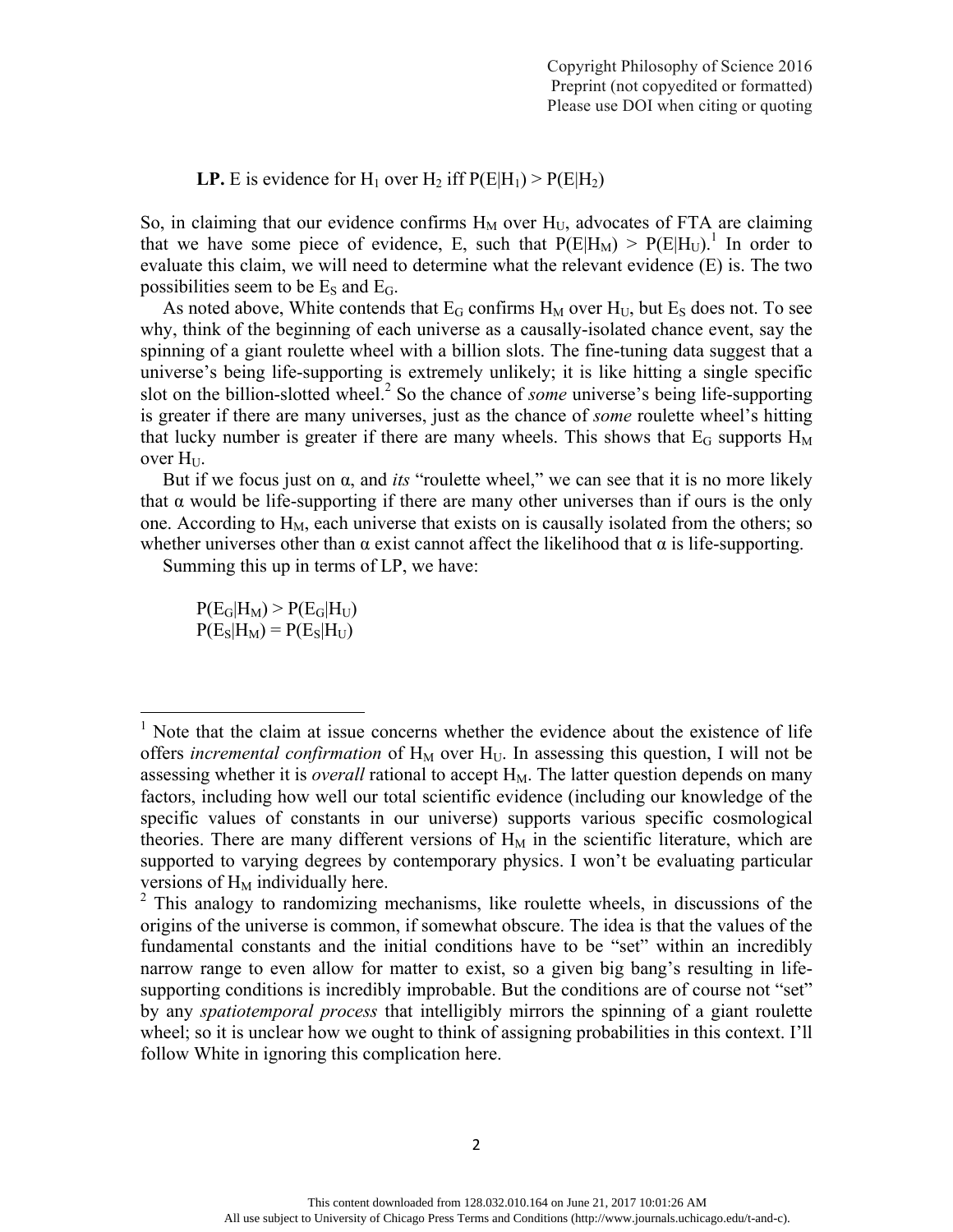The crucial question now becomes which piece of evidence— $E_G$  or  $E_S$ —is the one we should use in assessing the likelihood of  $H_M$  and  $H_U$ .

White (2000, 264) claims that  $E<sub>S</sub>$  is the version of the evidence we must use in assessing  $H_M$  and  $H_U$ . He defends this claim by pointing to RTE, which he states as a general principle of reasoning: "in the confirming of hypotheses, we cannot, as a general rule, set aside a specific piece of evidence in favor of a weaker piece."  $E_S$  is a more specific version of  $E_G$ . RTE thus requires that we use  $E_S$  rather than  $E_G$  in evaluating hypotheses; thus, we do not get any confirmation of  $H_M$  over  $H_U$ .

RTE plays a crucial role in White's argument against FTA, and, intuitively, the principle has some appeal: it seems reasonable to think that we should always use *all* of the information at our disposal in assessing our evidence. But, as I will show below, there are cases where RTE should *not* be applied: in some cases, proper reasoning dictates that we use a more-general version of the evidence at hand, rather than a more-specific version.

**3. Trouble for RTE.** Consider the following case, introduced by White (2000, 267):

**Case B.** Jane knows that an unspecified number of players will simultaneously roll a pair of dice just once, and that she will be woken if, and only if, a doublesix is rolled. Upon being woken she infers that there were several players rolling dice.

White's (plausible) assessment of this case is that Jane's reasoning is cogent. The evidence she obtains upon being woken is:

**EG.** Some player rolled a double-six.

And the hypothesis that there were multiple players  $(H_{MP})$  is confirmed over the hypothesis that there was just one player (H<sub>OP</sub>) by  $E_G$ , since  $P(E_G|H_{MP}) > P(E_G|H_{OP})$ . That is, it is more likely that some player rolled a double-six if there were many players rather than just one.

Here, White condones Jane's use of a *general* statement of her evidence ("Some player rolled a double-six") in assessing the likelihood of the hypotheses, so we might wonder whether White's own case is a counter-example to RTE. According to White, though, Jane does not violate RTE because she *is* using the most-specific version of her evidence; White claims that Jane simply *lacks* any more-specific evidence: "Jane's evidence is not about the outcome of a particular roll, but simply the fact that she has been woken" (White 2000, 268).

This claim is, however, simply false. Jane *can* state her evidence in the general form "Some player rolled a double-six," but she could also state it in a more specific form: "*The player whose roll actually led to my being awoken* rolled a double-six." Jane can even use this description to *rigidly designate* that player, perhaps inventing a name for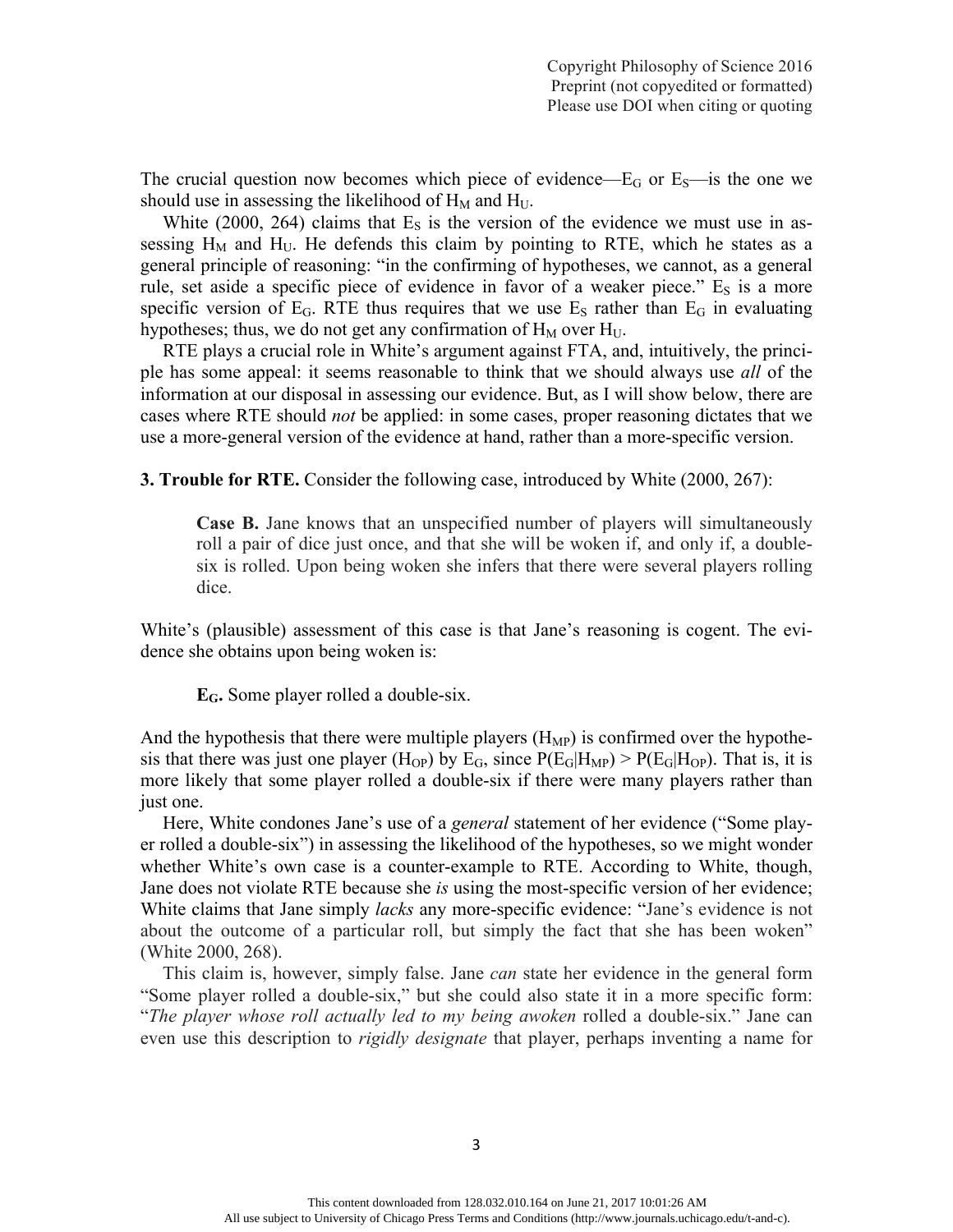that player (call her "Asha"), *a la* Kripke's story about Jack the Ripper.<sup>3</sup> So Jane also has the following piece of evidence:

**ES.** Asha rolled a double-six.

Does E<sub>S</sub> confirm H<sub>MP</sub>? That is, was it more likely that *Asha's* roll would come up doublesix if there were many players? Certainly not: no matter how many other players there were (zero or a million), Asha's roll had a 1/36 chance of being double-six. So  $P(E_S|H_{MP})$  $= P(E_G|H_{OP})$ .

We now have a case with the structure described in §1: a more-specific characterization of the evidence,  $E_s$ , does not confirm  $H_{MP}$  over  $H_{OP}$ , while a less-specific characterization, EG, does. And, if we follow RTE, we will conclude that Jane, in spite of initial appearances, has no reason to favor  $H_{MP}$  over  $H_{OP}$ . Just by going through a bit of clever rigid-designation, Jane has vitiated the force of her evidence!

This is surely the wrong verdict; and so, we seem to have found a case in which proper reasoning dictates that we violate RTE, and stick to a less-specific formulation of our evidence in applying LP. Still, we might think this is a rather limited result: the clever rigid-designation involved in the case might seem fishy, and the dice-rolling scenario itself is rather artificial. But a further case reveals just how far-reaching a threat RTE, taken as a fully general principle, would pose to our ability to confirm hypotheses in the light of our evidence. Consider the following example:<sup>4</sup>

**Fish.** You know there are some large fish and some small fish in a lake, but you don't know the proportions: either there are mostly large fish  $(H_L)$  or mostly small fish  $(H<sub>s</sub>)$ . You know that you will catch one fish each time you stick in your net. You stick in your net and catch a large fish.

Let's describe your evidence in the following way:

**EG.** You caught some large fish.

 $E_G$  would seem to give you evidence in favor of  $H_L$  over  $H_S$ , since you are more likely to catch a large fish if the majority of the fish are large than if the majority of the fish are

<sup>&</sup>lt;sup>3</sup> The label "Jack the Ripper" was coined to denote the person killing people in London in 1888; the reference of the term was initially fixed through that description. But the term, having had its reference fixed in this way, could then function as a rigid designator for a particular person: we could say things like, "Jack the Ripper might not have gone around killing those poor women if he'd only had a happier childhood" (see Kripke 1980, 79).

 $4$  This example, originally due to Eddington (1939), is adapted from Kotzen (2012).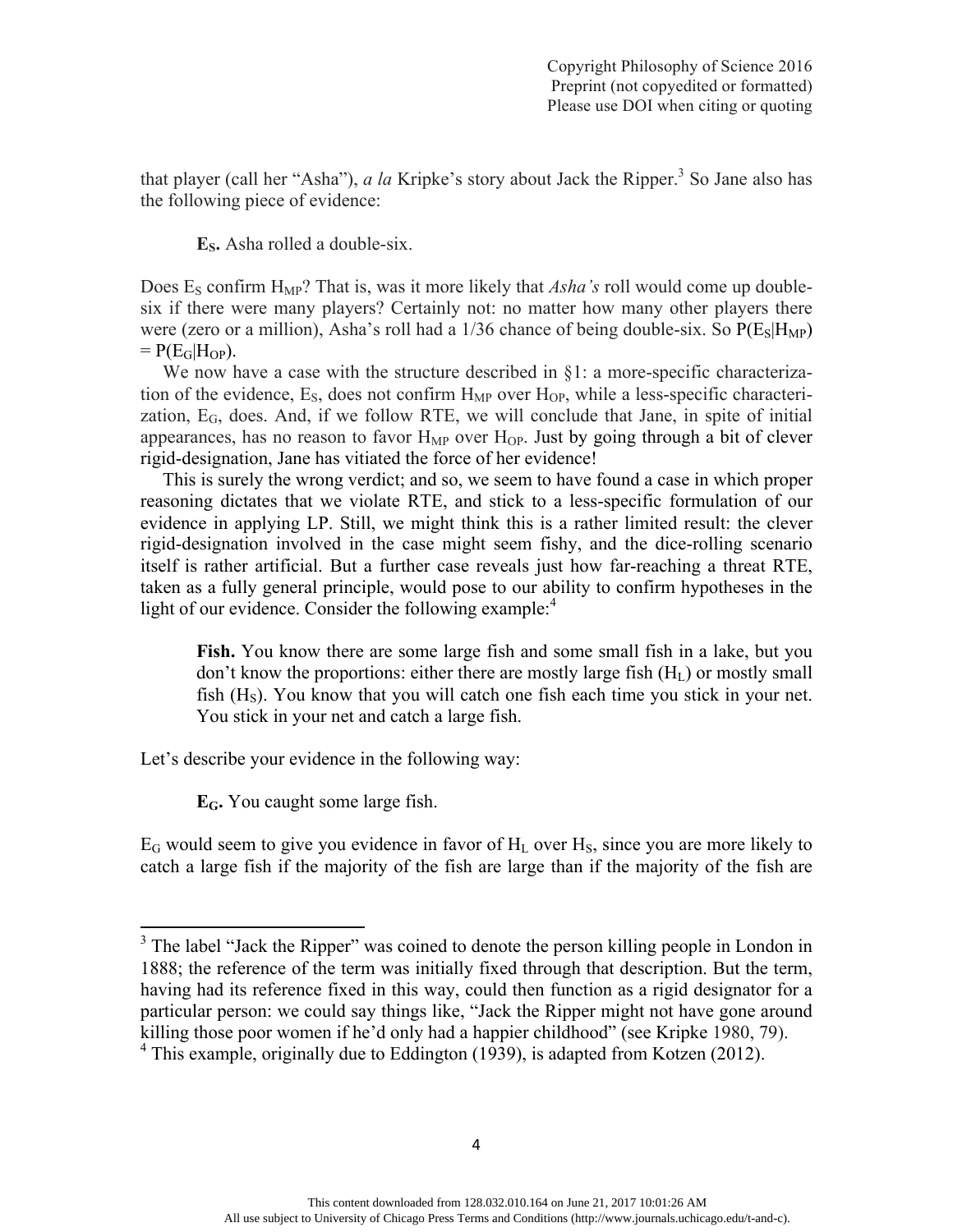small:  $P(E_G|H_I) > P(E_G|H_S)$ . Reasoning in this way seems like a paradigm example of empirically confirming a hypothesis, and, as such, it seems beyond reproach.

But wait! The fish you caught, in addition to being large, is a *particular* fish (as fish tend to be). You name her Asha (ostensively, without need of any clever rigiddesignation). So you also have the evidence:

**ES.** You caught Asha.

We can now ask whether  $E_S$  is more likely given  $H_L$  than given  $H_S$ : Were you more likely to catch *Asha* if there were mostly large fish, rather than mostly small fish?

It seems clear that you were equally likely to catch Asha on either hypothesis: whatever the size of the *other* fish, the likelihood that your net would happen upon the specific large fish Asha was exactly the same. Asha was swimming along, and happened to be in the wrong place at the wrong time. The probability of that event is presumably sensitive to such factors as how frequently Asha swims in that area of the lake. But one thing that seems completely irrelevant is the size of the other fish around her. So, once again, the specific evidence fails to confirm the hypothesis:  $P(E_S|H_L) = P(E_S|H_S)$ . Thus, if we follow RTE, we will be led to the false conclusion that we get no confirmation of  $H_L$  over  $H_S$ .

The above cases show that we should not always follow RTE in evaluating the likelihood of competing hypotheses. There are cases in which proper reasoning requires ignoring a more-specific statement of our evidence in favor of a less-specific version. Thus, White cannot simply appeal to RTE to justify his claim that we must reason on the basis of  $E_s$ , rather than  $E_G$ , in assessing FTA.

We might wonder, though, whether assessing the probability of  $H_M$  in the context of FTA is a case like the ones I've been describing, in which we should use our less-specific evidence. For there certainly are other cases in which we should use our more-specific evidence. Consider another case of White's:

**Case B\*.** Jane knows that she is one of an unspecified number of sleepers each of whom has a unique partner who will roll a pair of dice. Each sleeper will be woken if and only if her partner rolls a double-six. Upon being woken, Jane infers that there are several sleepers and dice-rollers. (White 2000, 268)

Jane knows a more-specific and a less-specific fact:

**EG.** Some player rolled double-six. **ES.** *Jane's* partner (call her "Asha") rolled double-six.

And we again have the same evidential structure: The more-specific evidence does not confirm the hypothesis, since the probability that *Asha* would roll double-six is insensi-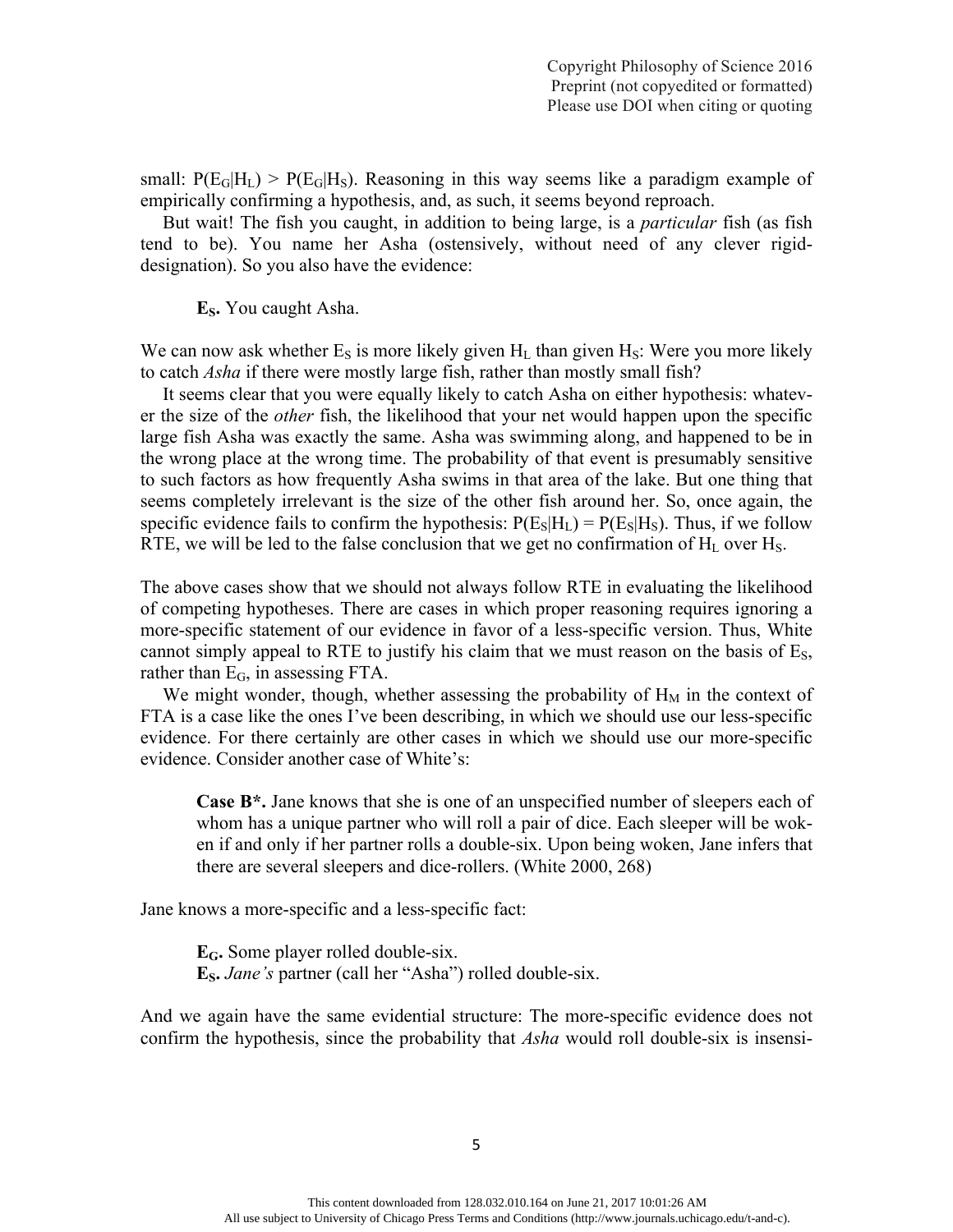tive to the existence of other sleepers and other rollers ( $P(E|H_{MP}) = P(E|H_{OP})$ ). But the less-specific evidence *does* confirm the hypothesis: it is more likely that *some* player will roll double-six if there are many players  $(P(E|H_{MP}) > P(E|H_{OP}))$ . And in *this* case, it seems Jane would do well to focus on her more-specific evidence,  $E_S$ : Jane doesn't have any reason to think there were other sleepers when she wakes up, because she knew that either way (whether she was the only sleeper or one of many), *her* chances of being awoken were simply 1/36. Imagine Jane the night before she goes to sleep, wondering whether there are other sleepers, and trying to comfort herself by thinking there are. This is a badly misguided attempt at self-help: the presence of compatriots—though it makes it more likely that *some* sleeper will be awoken—fails to improve Jane's own chances of waking up, which depend solely on Asha's roll.

So what marks off the cases in which we should use our more specific evidence (Case B\*) from those in which we should not (Case B; Fish), and on which side of the line does the FTA evidence fall? The situation here is quite puzzling: cases that seem structurally identical require different applications of LP; and, in some of those cases, we seem to be required to ignore parts of what we observe in order to correctly assess the evidential import of our observations. In what follows, I will argue that, in order to sort out these cases, we must address two distinct instances of the *reference class problem* that arise in connection with FTA: in applying LP to the evidence at hand, we need to attend both to (1) how we classify the contents of our observations; and (2) how we think of our own role as observers.

**4. The Reference Class Problem.** Assessing the evidential import of an observation using LP requires assigning that observation a probability, conditional on two different hypotheses. As a general rule, in order to assign probabilities to observations, those observations must be classified as members of a class of *possible outcomes*. Suppose you roll a die and get a six. Someone asks, "How likely was that outcome?" Before answering, you will need to *classify* the outcome in some way. If you classify it as a member of the class of *sixes*, the answer is 1/6, since one-sixth of the possible outcomes of a die-roll fall into that class. If you instead classify the very same outcome as a member of the class of *evens*, the answer is ½. The different answers here turn on which of the possible outcomes that do *not* occur—a four, for example—should be counted as an instance of the same *type* as the actual outcome. And that depends on which type, out of the many under which it falls, you use in classifying the observed outcome (the six you actually rolled).

This question—Which type is relevant in classifying the outcome?—is what is at issue in the cases discussed above. In applying LP to determine whether we get confirmation from our evidence, we need to decide between two different descriptions of an observed outcome, which designate that outcome in terms of its membership in two different classes of possible outcomes.  $E_G$  describes the outcome as falling under a broad class of possible outcomes (in Case  $B^*$ , for instance,  $E_G$  classifies the outcome as a member of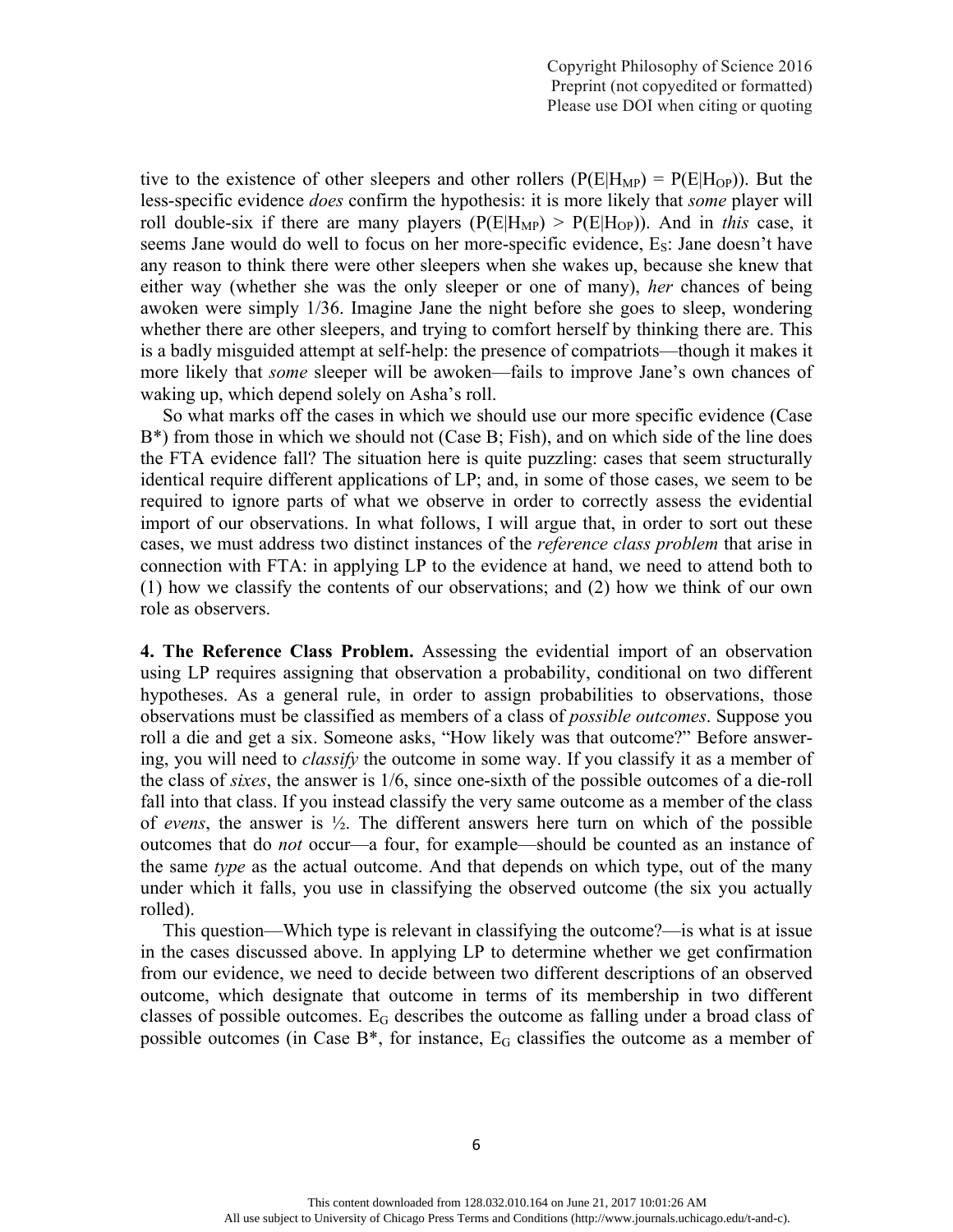the class of *double-six rolls*), while E<sub>S</sub> describes it as falling under a narrower sub-class (ES classifies that same outcome as a member of the class of *double-six rolls by Asha*). What we are interested in, in applying LP, is not the unconditional probability of the observed outcome ( $P(E)$ ), but rather the conditional probabilities  $P(E|H_1)$  and  $P(E|H_2)$ . And, as we've seen, those conditional probabilities (which determine whether the observation confirms  $H_1$  over  $H_2$ ) change, depending on which reference class we use in stating the evidence E. Thus, what we have is a classic example of the reference class problem, as described by Alan Hájek: "The reference class problem arises when we want to assign a probability to a single proposition [or event], *X*, which may be classified in various ways, yet its probability can change depending on how it is classified…. *X* may be classified as belonging to set  $S_1$ , or to set  $S_2$ .... *Qua* member of  $S_1$ , its probability is  $p_1$ ; *qua* member of  $S_2$ , its probability is  $p_2$ , where  $p_1 \neq p_2$ " (Hájek 2007, 565).

So we could decide which version of the evidence to use in each case if we had a solution to the reference class problem – if we had some rule for deciding which reference class was relevant in assessing the conditional probabilities associated with a given observed outcome. One way of understanding RTE is as proposing just such a rule: according to RTE, we should always use the *narrowest* reference class under which we can classify our observation in assessing that observation's evidential import. But, as we saw above, RTE sometimes fails to deliver the correct verdict, and so it must be rejected.

I won't be offering an alternative general solution to the reference class problem. Instead, I want to draw out some lessons about how to deal with the problem in the particular kinds of cases discussed above. What those cases reveal, I claim, is that, in applying LP, we should describe the observed outcome in terms of a reference class of possible outcomes that was salient *antecedent to* the observation itself. That is, in assessing the evidential import of the outcome of some probabilistic process, we must not characterize that outcome in terms of a reference class that became salient only because of the specific result of the probabilistic process. Such *post hoc* classifications of the possible outcomes of the process can mask the genuine confirmation an observation provides.

**5. The Predesignation Requirement.** Consider the case of Fish, in which the outcome event is the catching of a specific large fish, Asha. There are two relevant reference classes under which we could classify this outcome: *large-fish-catchings* and *Ashacatchings*. These different choices of reference class give us two different partitions of the space of possible outcomes: we can divide the possible outcomes into Asha-catchings and Non-Asha-Catchings, or into Large-Fish-Catchings and Small-Fish-Catchings (see figure 1).

As argued above, if we employ LP by using the more specific reference class, we get the wrong result: since the observation, *characterized as a member of the class of Ashacatchings*, is no more likely on  $H<sub>L</sub>$  than on  $H<sub>S</sub>$  (as shown in the right-hand side of figure 1), employing LP in this way would lead us to conclude (falsely) that we have no confirmation of  $H<sub>L</sub>$  over  $H<sub>S</sub>$ .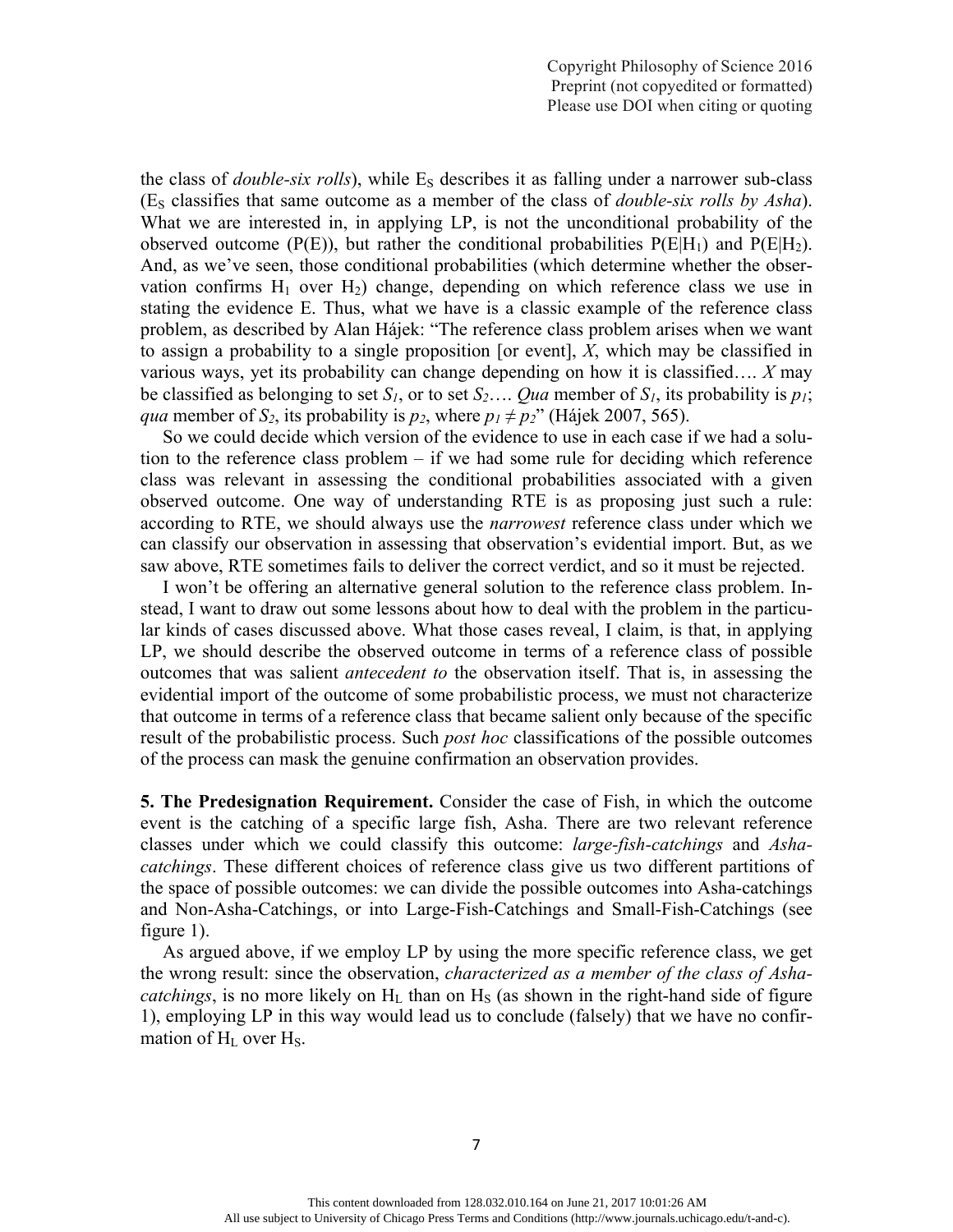

Figure 1. The space of possible outcomes is partitioned in two different ways (left-hand side vs. right-hand side), as determined by the two relevant reference classes into which the actual outcome falls. Under each partition, the outcomes that are in the same reference class as the actual outcome form the unshaded region; those that are not form the shaded region. (Equivalently: the size of the unshaded regions in the left-hand side of the diagram represent the conditional probabilities  $E_G|H_L$  and  $E_G|H_S$ , while those in the righthand side represent the conditional probabilities  $E_s|H_l$  and  $E_s|H_s$ .) Comparing the relative sizes of the unshaded regions in the upper and lower rows under each of the partitions, we see that whether the likelihood of the observed outcome is greater given  $H_L$ than it is given  $H<sub>S</sub>$  (whether the unshaded region is larger in the top row than in the bottom row) depends on whether we classify that outcome as a *large-fish-catching* (lefthand side) or an *Asha-catching* (right-hand side).

Intuitively, the reason we get the wrong result here is that the more specific reference class does not accurately capture the nature of the experiment performed. In sticking our net into the lake, we didn't antecedently partition the possible outcomes into Ashacatchings and non-Asha-catchings, and hope to obtain evidence about the fish population in virtue of our observation falling into one of those two classes. We didn't have a view about how each of the possible "Asha outcomes" would affect our credence in the competing hypotheses, because we simply didn't have any way of thinking of Asha at all. Instead, we came to be focused on the Asha-catchings reference class only as a *result* of the actual outcome of the experiment. So to treat the result of the experiment as providing evidence in virtue of falling into the class of Asha-catchings is to misrepresent the evidential import of the probabilistic process that we observed.

The problem here stems from a failure to respect what is sometimes called the "Predesignation Requirement," a widely-accepted rule of sound scientific practice (see Staley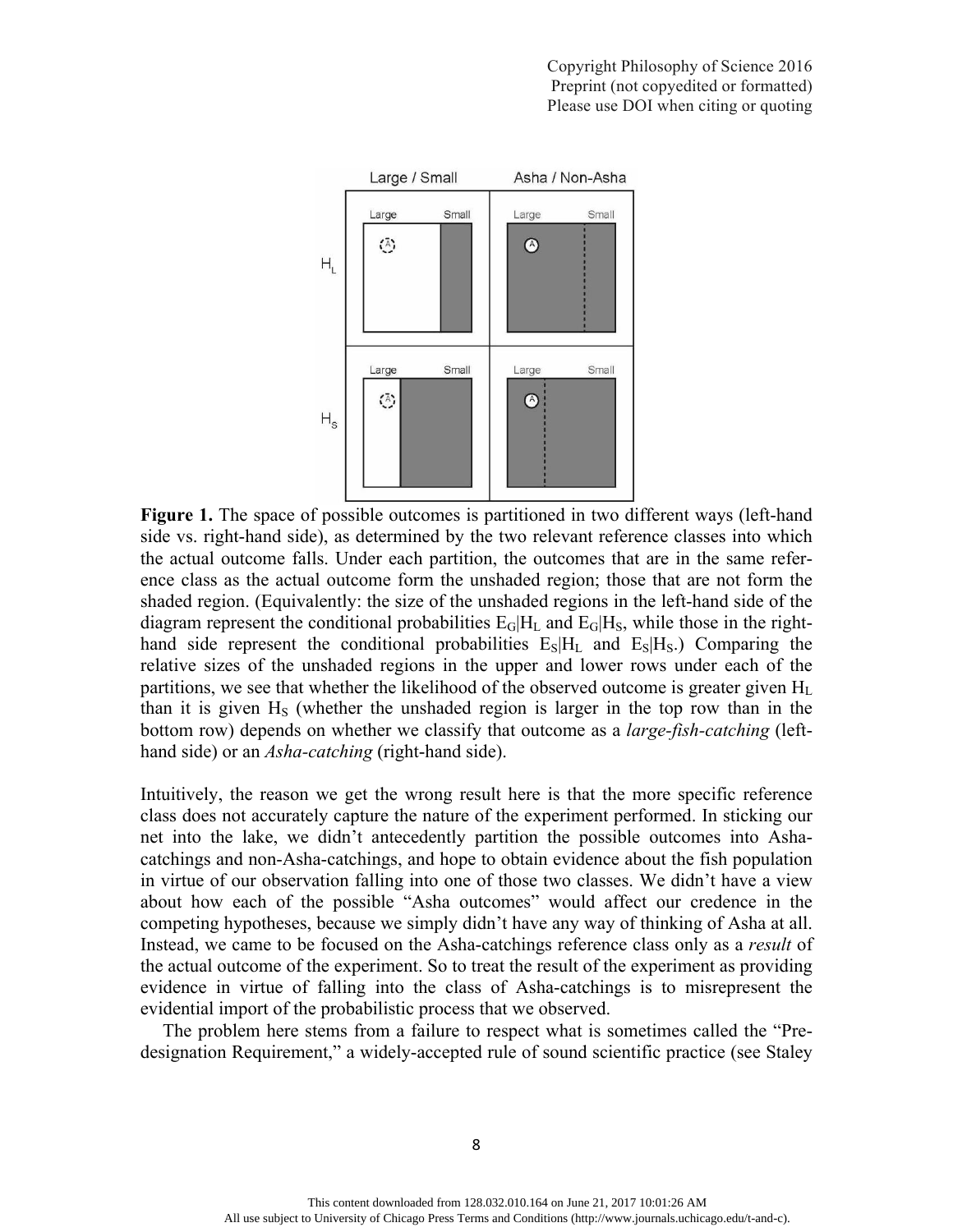2002). It is a familiar point that experimental design should ideally have the following structure. First, a hypothesis is generated. Then, an experimental procedure is designed to test the hypothesis against an alternate hypothesis (often the null hypothesis). The possible outcomes of the procedure are identified, and the evidential import of each possible outcome is assessed: the experimenters determine how their credences in the competing hypotheses ought to be updated, if a given possible outcome is observed. Then the experiment is run, the observation is made, and credences are updated accordingly.

A standard worry in experimental science arises when, instead of following this procedure, experimenters first observe the outcome of the experiment, and then use that outcome to generate hypotheses *post hoc*. Notoriously, such violations of the Predesignation Requirement—sometimes referred to as "data-mining" or "over-fitting"—can lead to the appearance of statistically significant experimental outcomes when no real confirmation has occurred.

When we use the narrower reference class in describing our evidence in the case of Fish we are guilty of a similar, but distinct, violation of the Predesignation Requirement. In this case, the *hypotheses* being tested—H<sub>L</sub> and  $H<sub>S</sub>$ —are not generated on the basis of the experimental outcomes. Instead, what is determined *post hoc*, on the basis of the observed outcome, is the partition of the possible outcome space: the Asha-catchings reference class is used to describe the observation, even though that reference class was entirely unknown prior to the observation of the outcome.

LP tells us that, in order to evaluate the evidential import of an observation E for hypothesis H, we should assess the conditional probability P(E|H). In familiar cases of Predesignation violation, the choice of H is made *post hoc*. This biases the results towards finding confirmation when there is none. In the cases I have been considering where we ought not use the more specific statement of our evidence, like Fish, it is instead the possible values of E that are identified *post hoc*. Here, we do not get an appearance of confirmation when there is none. Instead, by "over-fitting" the choice of *reference class* used in describing the possible outcomes to match the observed result, we mask the confirmation that the observation *does* provide.

One way to understand what goes wrong here is as follows. We caught a large fish, and, noting a particular feature of that fish about which we antecedently had no probabilistic beliefs—that the large fish was *Asha*—we used that particular feature to define a space of possible outcomes of the experiment. This was a mistake, since, so far as the experiment was concerned, Asha was not special: no matter what the outcome of the probabilistic process, we were going to catch *some* fish, and that fish was going to have some particular features that could be used to partition the space of possible outcomes. Suppose we had caught a *different* large fish, Byram. We would then have generated a *different* partition of possible outcomes: we would have assessed the outcome as a member of the class of *Byram-catchings*. If we partition the possible outcomes in such a way that the partition would be different for each different outcome, we mask the confirmation we can get from the observation by fitting it into a partition that we are prepared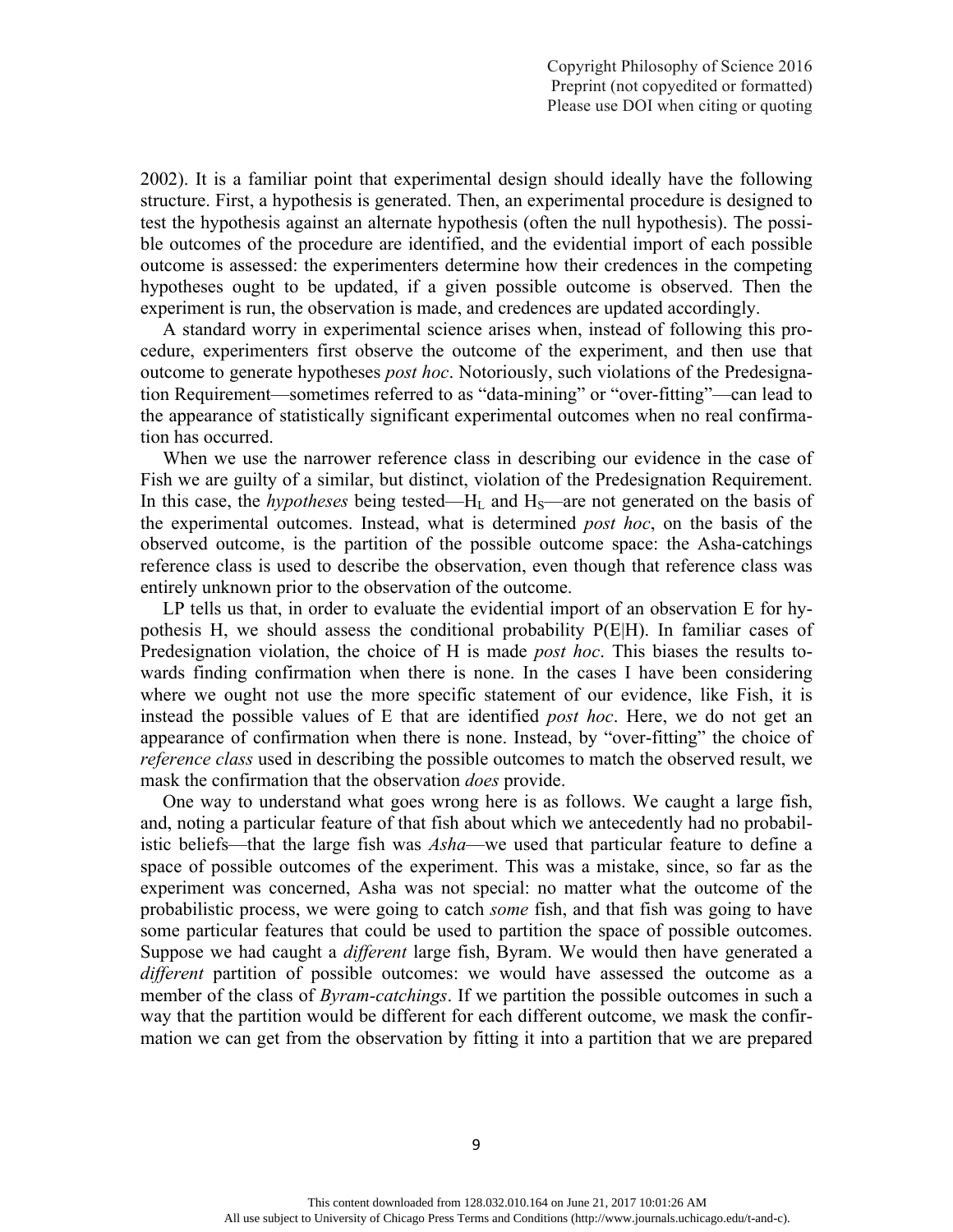to apply *uniformly* across the various possible outcomes: namely, the partition generated by classifying the outcome as a large-fish-catching, a partition about which we *did* have antecedent conditional credences. Using the narrower reference class in effect means that each possible outcome of the experiment will be utilized in a different way, thereby vitiating the force of the evidence a probabilistic experiment generates by fitting an observed outcome into a larger space of possible outcomes. Respecting the Predesignation Requirement ensures that we bring out an observation's evidential import, as the actual outcome of a probabilistic process that falls into an antecedently well-defined space of possible outcomes.

**6. The FTA: A Second Reference Class Problem.** I now turn to the case of FTA. In assessing whether our evidence confirms  $H_M$  over  $H_U$ , we are assessing the evidential import of the fact that the actual outcome of the "world-creation process" was a state in which  $\alpha$  is life-sustaining. This outcome can be classified as a member of the class of possible states in which *some universe is life-sustaining* or as a member of the narrower class in which *α is life-sustaining*. The question to ask, given the above analysis, is whether the narrower reference class was salient prior to the actual outcome of the process.

It seems clear that it was not: we come to be acquainted with  $\alpha$ , and to be in a position to know that it, in particular, is life-sustaining, only *because α*'s big bang, in particular, resulted in a life-sustaining universe. So classifying our observation using a partition of the possible outcomes that makes reference to  $\alpha$  fails to respect the Predesignation Requirement. It amounts to fitting our choice of reference class to the actual outcome of the probabilistic process, which, as we saw in the Fish case, leads to the false conclusion that we have no confirmation when in fact we do.

The story does not end here, however. For White, in a postscript to his paper, claims that we get no confirmation of  $H_M$  over  $H_U$ , even if we use the more general statement of our evidence, EG. He suggests that the following principle dictates how we are to evaluate hypotheses in the light of observation:

**Observation Principle.** An observation I make gives me evidence for hypothesis H only if it is more likely given H that I would make that observation. (White 2003, 244)

What I have been emphasizing is that, in applying such a principle, we need to be careful about how we characterize the observation made – how we classify the *content* of the observation. But White's point in framing the Observation Principle as he does is that an observation involves not only *what* is observed, but also the *subject* doing the observing. And, White claims, in the FTA case, even if I characterize the content of my observation in terms of the broader reference class *some life-sustaining universe exists*, I get no confirmation of  $H_M$  over  $H_U$  from my evidence, if I attend to the fact that *I* am the subject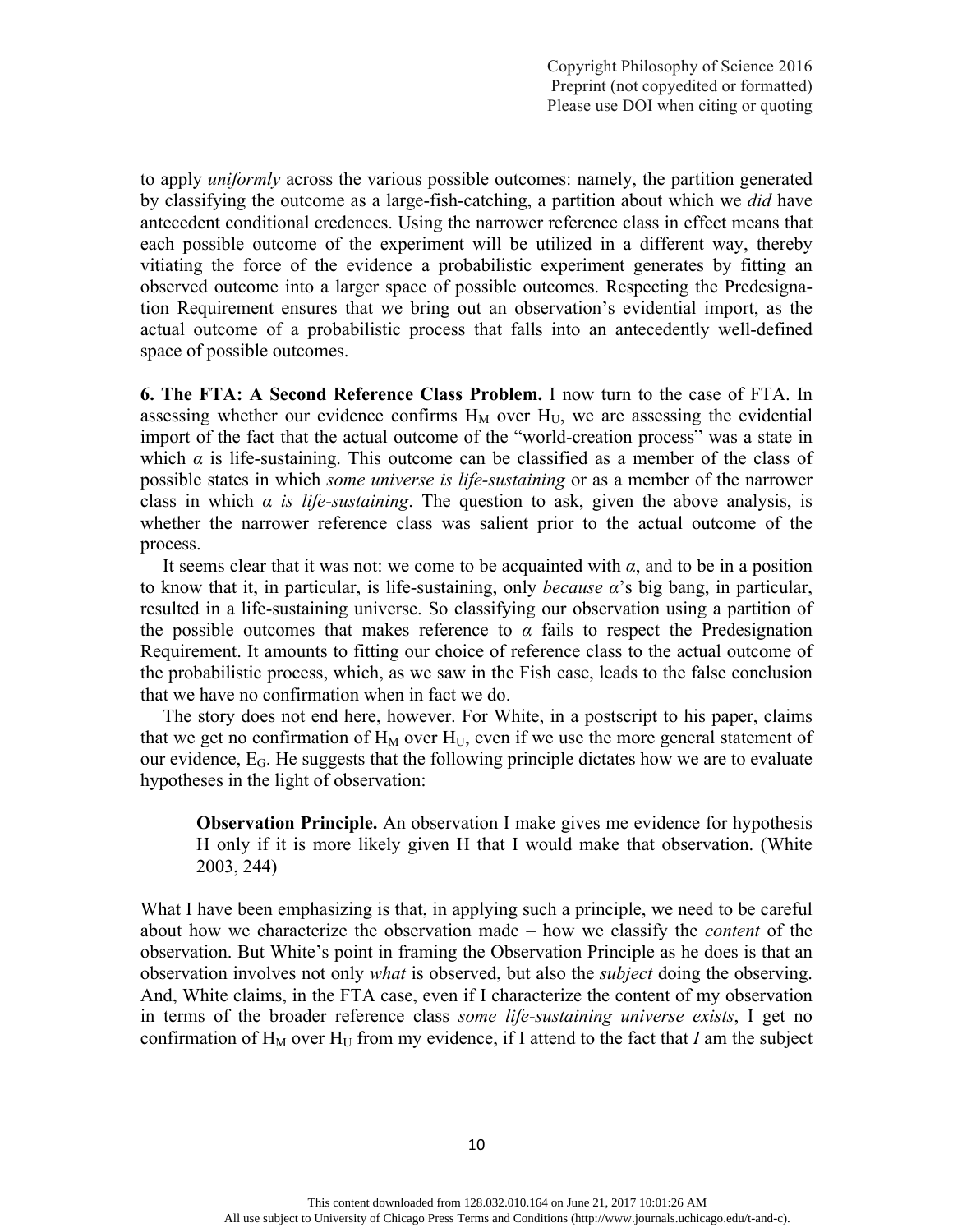who makes the observation. The reason is that, even though it is more likely that there is some life-sustaining universe given H<sub>M</sub>, it is no more likely that *I would observe* such a universe. Since I couldn't exist in some other universe, the existence of a non-*α* lifesustaining universe is not something I could observe. So positing non-*α* universes, some of which are likely to be life-sustaining, doesn't raise the probability of *my observing* such a universe. Thus, the observation principle tells us that we get no confirmation of  $H_M$  over  $H_U$  from *either*  $E_S$  or  $E_G$ .

But just as the reference class problem arises when we consider how to characterize the content of the observation, so too does it arise when we consider how to characterize the observer. The outcome we know to obtain is that *I observe that α is life-sustaining*. As noted above, the content of this observation can be characterized by way of a broader reference class: *I observe that* some *universe is life-sustaining*. But we can also characterize the *observer* by way of a broader reference class: my observation is a member of the reference class *someone observes that some universe is life-sustaining*. Both aspects of the actual observation—its content and the observer—need to be classified in some way in order to assess the observation's evidential import.

This second reference class problem is crucial in assessing FTA. Consider figure 2. The actual outcome of the world-creation process—*I* observe that  $\alpha$  is life-sustaining—falls into the circular region labeled "I- $\alpha$ " in each square. In the upper row of the diagram, the dotted circular region labeled "x-β" represents a possible outcome of the world-creation process on which  $\alpha$  is not life-sustaining, and so *I* never exist (and, a fortiori, I never observe a life-sustaining universe); but another universe,  $\beta$ , is life-sustaining, and is observed to be so by some other observer. Such an outcome is only possible on  $H_M$ . Now, if we partition the space of possible outcomes based on whether *someone* observes a lifesustaining universe (left-hand side of the diagram), outcomes like x-β (those that fall outside of the I-α circle, but to the left of the vertical line, in the upper-left square) count as outcomes of the same type as the actual outcome. If we instead partition the possible outcomes based on whether *I* observe a life-sustaining universe (right-hand side of the diagram), outcomes like x-β do not count as outcomes of the same type as the actual observed outcome, and so the possibility of such outcomes does not make it more likely on  $H_M$  (as compared to  $H_U$ ) that an outcome of the same type as the actual outcome would occur (the unshaded regions of the two squares on the right-hand side of the diagram are of equal area – they are simply the outcomes on which *I* observe a lifesustaining universe, namely *α*).

Thus, whether my observation confirms  $H_M$  over  $H_U$  turns on whether I should classify my evidence as falling into the reference class *observation of life-sustaining universe by me* or rather into the broader class *observation of life-sustaining universe by someone*. We need to address the reference class problem for the observer (for an extended discussion of this issue, see Bostrom 2002).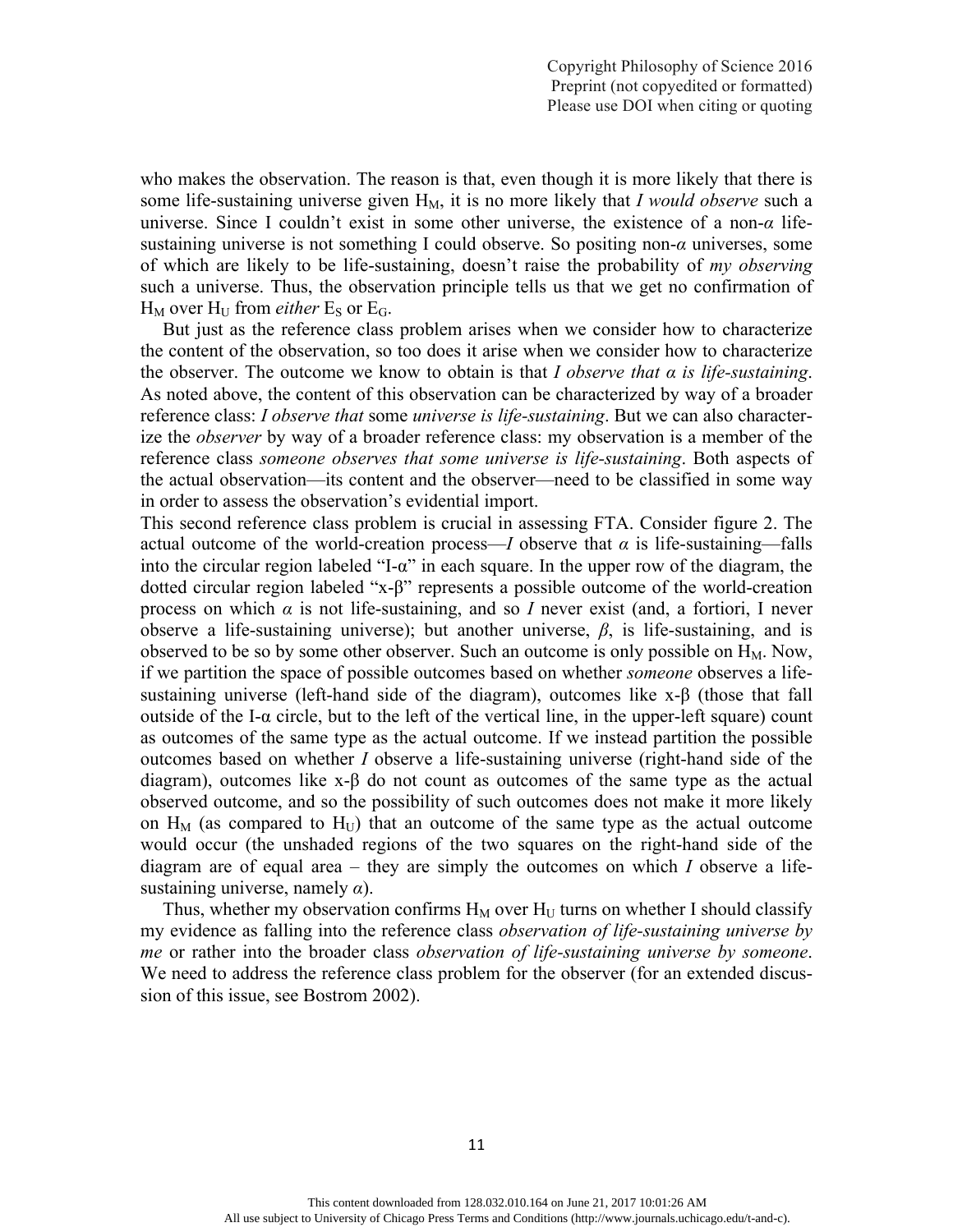

**Figure 2.** The space of possible outcomes of the "world-creation process" is partitioned in two different ways: on the left-hand side, outcomes are partitioned according to whether an observation of a life-sustaining universe is made by someone; on the righthand side, outcomes are partitioned according to whether an observation of a lifesustaining universe is made by me. The actual outcome (where I observe that  $\alpha$  is lifesustaining) is represented by the circle labeled "I-*α*". In the upper portion of the diagram, the circle labeled x- $\beta$  represents another possible outcome, in which  $\alpha$  is not lifesustaining, but a different possible universe,  $\beta$ , is observed to be life-sustaining by someone else, x. Whether the likelihood of the observed outcome is greater given  $H_M$ than it is given  $H_U$  (whether the unshaded region is larger in the top row than in the bottom row) depends on which partition (left side vs. right side) we use in classifying the observation.

White suggests that we answer the question of how to characterize the observer in the same way RTE advises us to answer the parallel question about how to characterize the content of the observation: according to White's Observation Principle, an observer ought to use the narrowest reference class into which she falls—she ought to classify her observation as an observation made specifically by *her*, as a unique individual—in assessing that observation's evidential import. But given the problems we saw above for RTE, we have reason to be suspicious of the parallel solution to the reference class problem when it comes to the observer. Instead of White's Observation Principle, I suggest that we approach the question of how to characterize the observer in the same way we approached the parallel question of how to characterize the content of the observation: we should ask whether using the narrower reference class violates the Predesignation Requirement.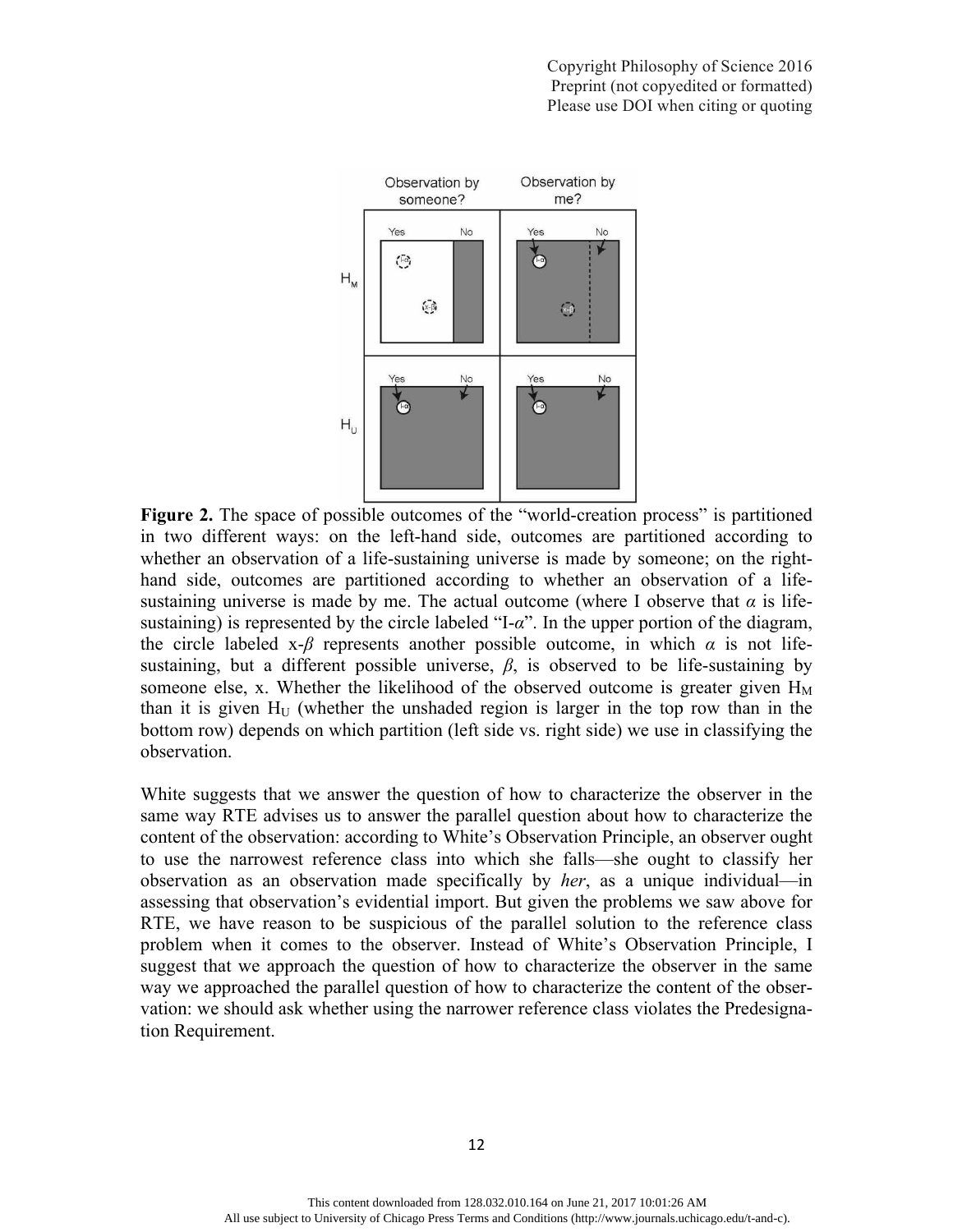The question thus becomes: In the case of our observation that  $\alpha$  is life-sustaining, was the narrower reference class of *observers* a salient way to partition the space of possible outcomes antecedent to the actual observation of the outcome? Again, it seems clear that the answer is no. The partition of the space of possible outcomes of the world-creation process determined by my status as the observer of the outcome was no more salient prior to the observation of the actual outcome of that process than was the partition determined by focusing specifically on  $\alpha$  as part of the content. I can classify the possible outcomes of the world-creation event as those in which *I* observe a life-sustaining universe and those in which I don't only *post hoc* – only because the specific outcome of the process (*α*'s turning out to be life-sustaining, which allows for *me* to exist) led me to focus on myself as observer. So a reference class determined by my own status as observer is an inappropriate one to use in assessing the evidential import of my observation. As seen in the case of Fish, we shouldn't characterize the outcome of a probabilistic process using a reference class that is salient only because of the specific outcome of the process. Doing so mischaracterizes the nature of the probabilistic process and its evidential connection to the hypotheses under consideration. By over-fitting our characterization of the outcome to the observation made, we mask the confirmation the outcome genuinely confers.

We might wonder, though, whether it makes sense to extend the Predesignation Requirement to the FTA case in this way. Recall that, in spelling out the rationale behind the Predesignation Requirement, I emphasized that violating the Requirement—by using a reference class that became salient only as a result of the actual outcome—would lead us to use *different* reference classes given different possible outcomes. In the case of Fish, for instance, we are poised to record whichever outcome occurs – whether Asha, or Byram, or some other fish is caught. As a consequence, using the identity of the particular fish we catch to generate a partition means we'll partition differently in different scenarios.

But in the FTA case, we would not partition the possible outcomes differently if the outcome were different—if, for example, *β* had been life-sustaining, while *α* was not because we would not even *exist* in such a scenario. As White (2000, 268) notes, "it is not as though we were disembodied spirits, waiting for some big bang to produce a universe that could accommodate us." In the FTA case, because our identities as observers are tied to the particular universe *α*, we can only ever observe one kind of outcome—an outcome where  $\alpha$  is life-sustaining—so there is no threat of our generating problematically gerrymandered partitions in each possible outcome scenario. And so, a defender of the Observation Principle might think, we should use the narrower reference class for the observer in the case of FTA, since doing so will not lead to different partitions in different outcome scenarios.

The problem with this suggestion is that it in effect treats our observation as an outcome of a process we were observing, where we were focused, in particular, on whether we would come to exist in  $\alpha$ . It suggests that the relevant partition of possible outcomes divides those outcomes according to whether or not, as observers of the process in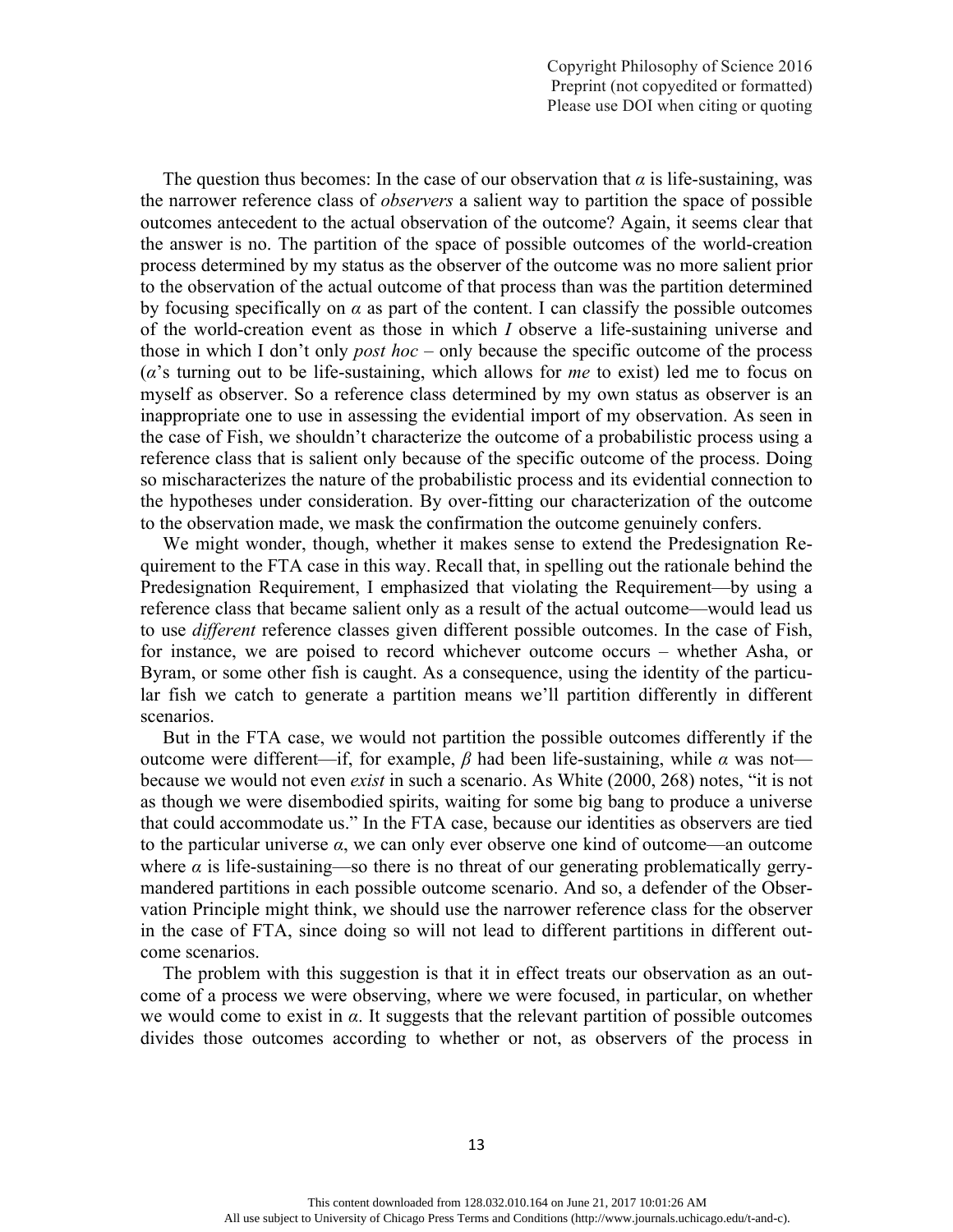question, we observe *α*—our predesignated potential "home universe"—to be lifesustaining. But such a picture is no more plausible than the one White mocks: just as "it is not as though we were disembodied spirits, waiting for some big bang to produce a universe that could accommodate us," it also is not as though we were disembodied spirits, keenly observing *α*—our designated potential home—and hoping that it, in particular, would be able to accommodate us. When considering the probabilistic process that led to our existence as observers, we cannot accurately capture the nature of our evidence by modeling that process as one that we—as the particular beings we are, tied specifically to *α*—observed. We don't have the proper perspective on such a process to assess its outcomes in terms of the observations we, specifically, could make.

The nature of the world-creation "process" itself is somewhat mysterious. As noted above (fn. 2), it is common in discussions of  $H_M$  to think of each big bang in the multiverse as an isolated chance event, like the spinning of a roulette wheel. This is what allows us to apply LP—our principle for assessing the evidential import of our observations—to hypotheses about the world-creation process. In applying LP, then, it seems we would be well-advised to map the unfamiliar scenario—one where we don't have a firm grip on the nature of the probabilistic "process," and one where our own identities as observers are not set in advance—onto a more familiar experimental paradigm. So we should not focus on the fact that *we* couldn't make observations of different outcomes, had they occurred; we should consider how an observer who *could* make such observations—an observer who could be seen as the "experimenter" trying to get evidence from the results of the probabilistic world-creation process—should assess the outcome observed. What would the outcome we know to have occurred—our observing *α* to be life-sustaining—tell an observer positioned to use such an observation, in virtue of standing to the world-creation process as we normally stand to our experiments?

Looked at in this way, the fact that the actual outcome is one in which *we* observe a life-sustaining universe seems irrelevant to the evidential import of our observation. From a God's-eye perspective, we can see that *whoever* came to exist—in whichever universe happened to be life-sustaining—could use her own specific identity to partition the space of possible outcomes. But doing so would lead those observers, taken as a whole, to carve up the possibility space in different ways, depending on the actual outcome of the process. And so, using a uniform partition of the possibility space that was salient *before* the outcome was observed—a partition according to whether *someone* observes a lifesustaining universe—more accurately captures the relevant information contained in the observation.

It is helpful to compare this analysis of  $FTA$  to Case  $B^*$ . There, we saw that Jane ought not think she has confirmation of  $H_{MP}$  over  $H_{OP}$  based on her observation. But we might wonder why not. After all, the outcome in Jane's case could be characterized as *someone observes that someone rolled double-six*, rather than *Jane observes that someone rolled double-six*. And the likelihood of the former type of outcome is surely much higher on  $H_{MP}$  than on  $H_{OP}$ . For if  $H_{MP}$  is true, there will be worlds in which Jane does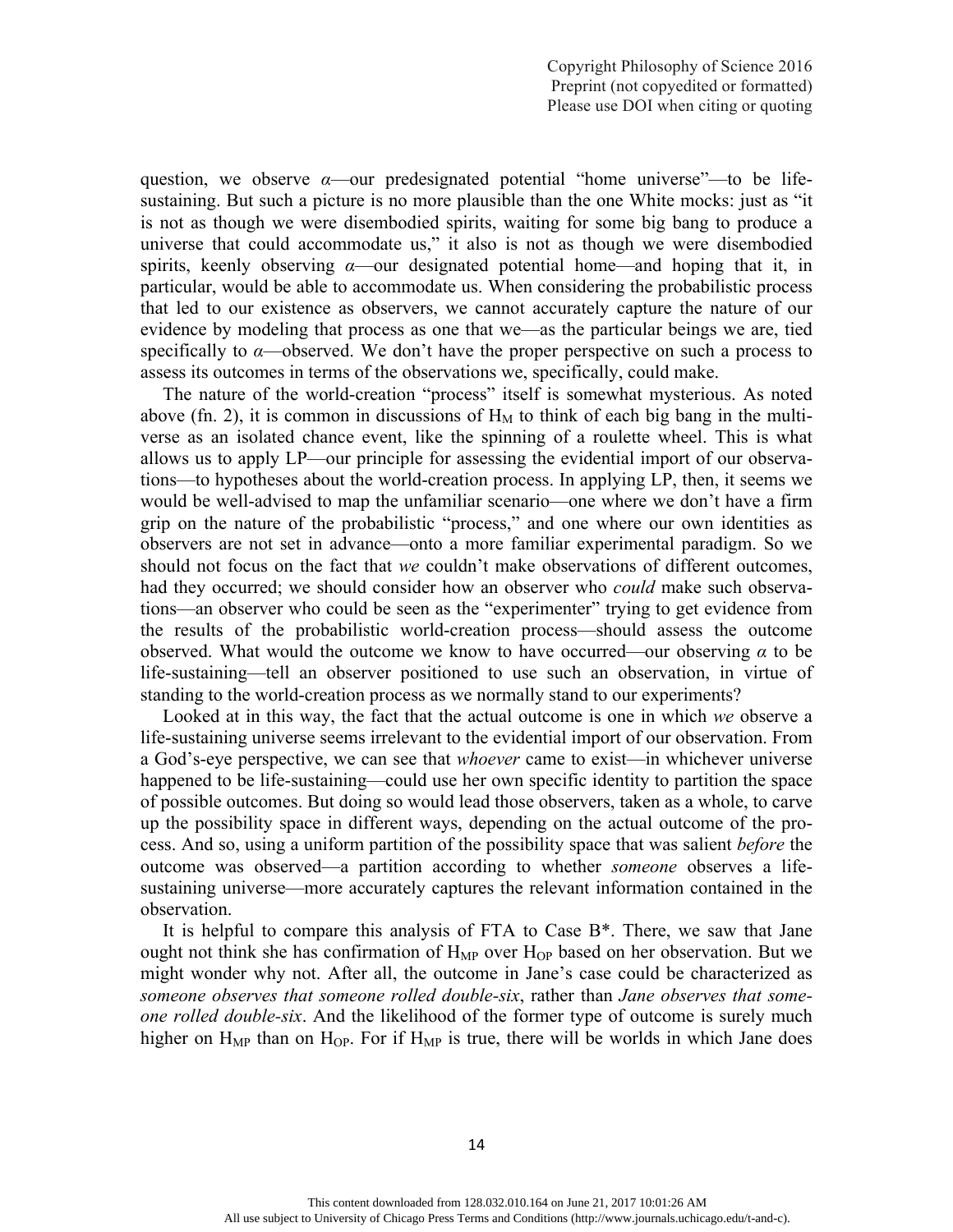not observe any outcome (because she never wakes up), but someone else observes a double-six. In Case B\*, then, we will get the wrong result—we will falsely conclude that Jane gets confirmation of  $H_{MP}$  over  $H_{OP}$ —if we use the more general reference class in characterizing the identity of the observer.

The reason we get the wrong result if we fail to use the more specific characterization of the observer in Case  $B^*$  is that, unlike in the FTA case, the partition of possible outcomes determined by Jane's specific identity as the observer was *antecedently* salient to Jane. She could antecedently consider the possible outcomes and partition them according to what she, in particular, would observe in each case. Such a partition of the space of possible outcomes does not rely on Jane's knowing the actual outcome itself, since Jane is antecedently acquainted with herself as a unique observer, and, knowing the set-up of the case, she knows that the observations she makes are tied to her specific partner's roll. So, unlike in the FTA case, partitioning the possible outcomes based on the specific identity of Jane *qua* observer does not involve any violation of the Predesignation Requirement; and it does not result in different partitions given different outcomes. Thus Jane, who can legitimately take herself to be the observer of the relevant probabilistic process (rather than just the particular *outcome* of it), ought to make use of the additional information that it was she, specifically, who made the observation.

The evidence I have in the FTA case, by contrast—my observation that  $\alpha$  is lifesustaining—ought to be characterized as a member of a reference class that is broad along two dimensions. First, the *content* of the observation ought to be characterized as an outcome on which *some* universe, rather than specifically  $\alpha$ , is life-sustaining, since partitions of the possible outcomes that make reference to *α* become salient only *post hoc*, as a result of the actual outcome of the world-creation process. Second, the observation ought to be characterized merely as an observation made by *some observer*, rather than specifically by me, since partitions that make reference to *me* become salient only as a result of the outcome. Putting these two claims together, the statement of the evidence that we should use in assessing the likelihood of  $H_M$  and  $H_U$  is: someone observes that some universe is life-sustaining. Since *that* outcome was more likely to occur given  $H_M$ than given  $H_U$ , we have confirmation of  $H_M$  over  $H_U$ .

**7. Conclusion.** My analysis has revealed that the issues surrounding FTA center on two distinct reference class problems that arise in evaluating  $H_M$ . Importantly, one of these reference class problems—the question of how to classify the *content* of an observation arises independent of any of the issues about self-locating belief and selection bias that have been central to much of the debate about FTA (see, e.g., Bostrom 2002; Bradley 2009, 2012; Leslie 1988). For consider again the case of Fish. There, our evidence is not self-locating: it simply concerns the catching of a fish. And the selection procedure is unbiased: the net used is equally capable of catching any fish in the lake. But even in that case, we saw that we get the wrong result if we classify the outcome as specifically an *Asha*-catching, rather than more generally as a large-fish-catching. So neither information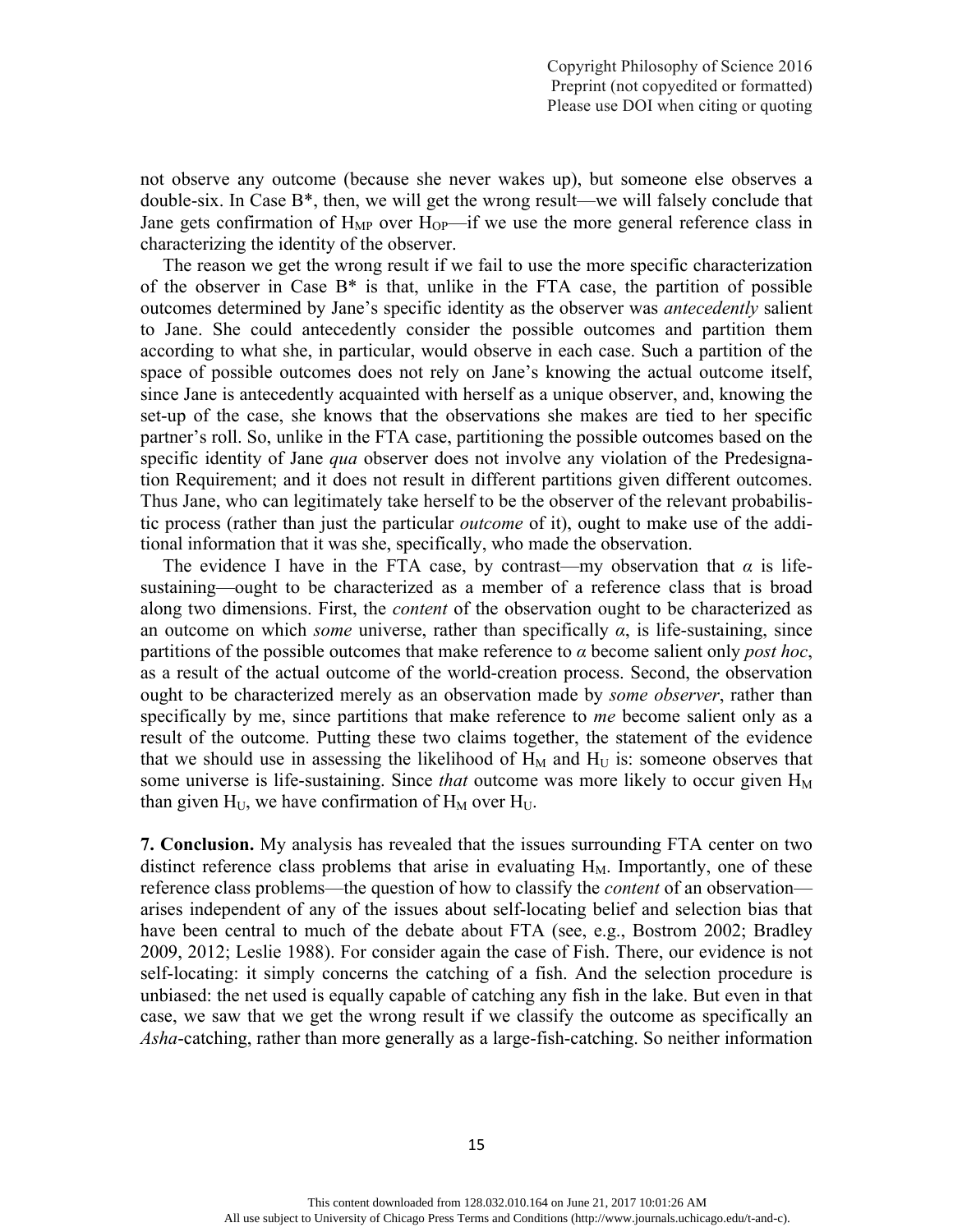about the selection procedure, nor the issue of self-locating belief, is central to the problem. What we need is a way to rule out the use of overly-specific evidence, even in mundane cases like Fish.<sup>5</sup> And the way to do that is to take note of how one comes to be focused on the more-specific reference class in question. We need to respect the Predesignation Requirement when deciding which partition of the possible outcomes we use in assessing the evidence: if a more specific reference class becomes salient only as a result of the actual outcome of a probabilistic process, that reference class is not an appropriate one to use in characterizing the evidence.

Draper et al. (2007) and Juhl (2005) offer a different kind of analysis of cases like Fish, one that does not involve the rejection of RTE. They both claim that the *specific* evidence,  $E_S$  (i.e., that we caught Asha), *does* confirm  $H_L$  over  $H_S$ .<sup>6</sup> In defending this claim, they argue that, while HL makes it no more likely that we would catch Asha *given that she's in the lake*, it *does* make it more likely that Asha would *be in the lake* to be caught in the first place. And, if that were true, evaluating our evidence under the Ashacatchings partition would give us confirmation of  $H<sub>L</sub>$  over  $H<sub>S</sub>$ , since the increased likelihood of Asha's presence in the lake on H<sub>L</sub> means that we are more likely to catch Asha on HL. So, the claim goes, we are free to reason on the basis of the more specific evidence  $E_S$ , rather than  $E_G$ . We'll get the (correct) verdict that our evidence confirms  $H_L$ over H<sub>S</sub> either way. Thus, the suggestion is that we need not abandon RTE in order to accommodate the Fish case.

The above line of thought relies on the claim that there is a probabilistic link between HL and Asha's being in the lake: according to the argument just rehearsed, Asha is more likely to be in the lake if the lake contains mostly large fish. But there is simply no reason to believe in such a link. Since Asha's essence is, presumably, tied to her specific genetic origins, it's not as if *she* could have been born to different large-fish parents. So the presence of any large fish not in her direct lineage does not raise the probability of *her* being in the lake.

 $<sup>5</sup>$  This suggests that the analysis offered by Bradley (2009, 2012), which focuses on the</sup> role of bias in the selection procedure in FTA, will not on its own solve the problems generated by violations of the Predesignation Requirement. Bradley's discussion is directed at cases with a different structure from that of Fish; it is possible that his analysis could be extended in some way to cover such cases. But it is unclear how attending to the *un*biased selection procedure in such cases will solve the problem. Bradley (2009) does suggest one way we might still get confirmation in the FTA case, even if we assume there is no selection bias; his suggestion mirrors that made by Draper et al. and Juhl (see below).

<sup>&</sup>lt;sup>6</sup> The cases discussed by Draper, et al. and Juhl do not involve populations of fish in a lake; but, since the cases are structurally analogous, I have framed these authors' claims in terms of the Fish example, for ease of exposition. I will note how the points about the simpler Fish case translate to the FTA case along the way.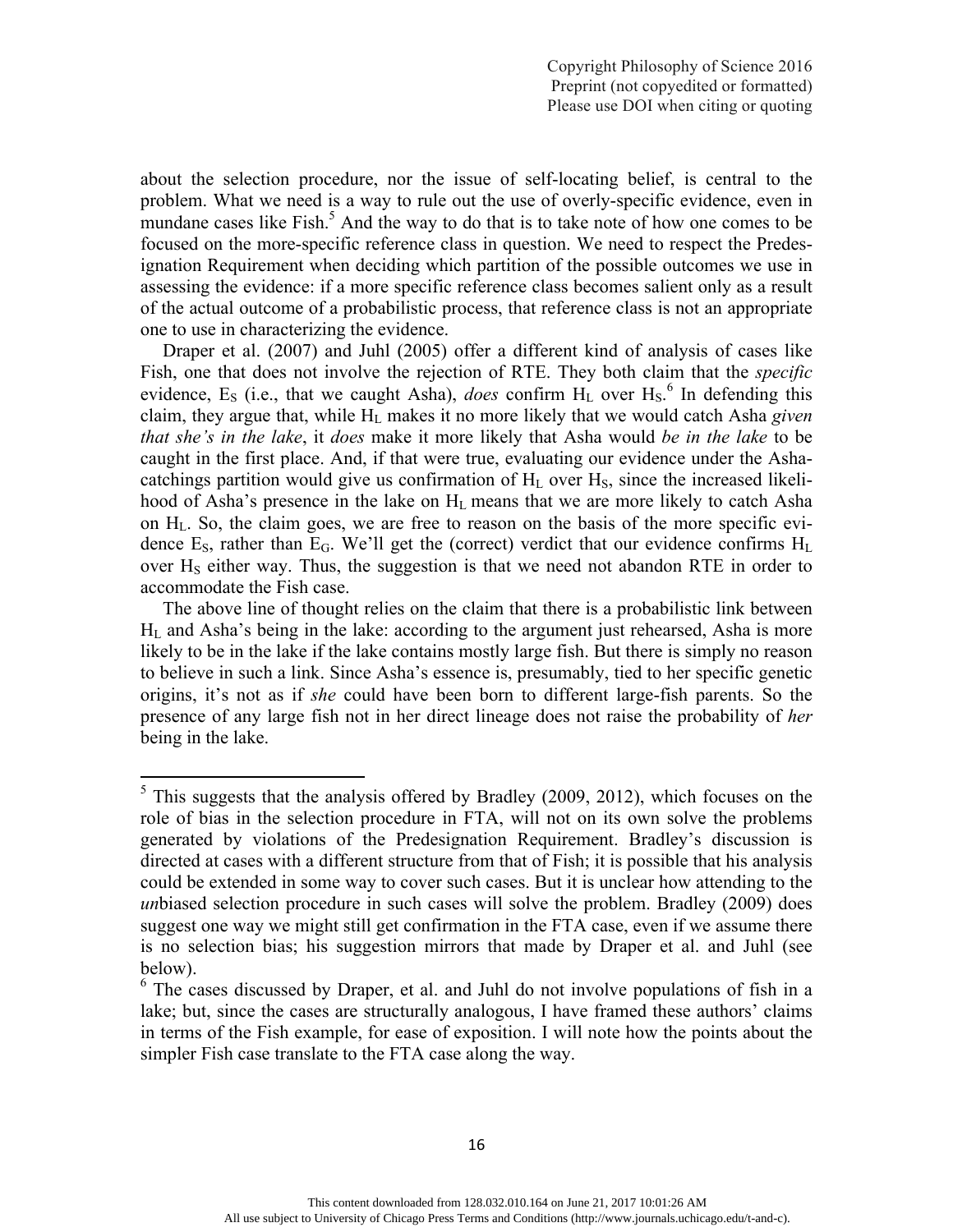Here is one way we might try to justify the claim that there is a probabilistic link between H<sub>L</sub> and Asha's presence in the lake. Suppose the lake was populated as follows. First, God decided on the "demographics" He wanted for the lake: either it would be a lake of mostly large fish, or a lake of mostly small fish. Then, God selected (through a random process) the appropriate number of each kind of fish to make actual, from His stock of *possible large fish* and *possible small fish*. Since Asha was a possible large fish, she had a greater chance of being selected for "actualization" if there were more large fish "slots" available. Thus, Asha was more likely to be in the lake given  $H_L$  than given  $H_s$ .

But we of course have no reason at all to believe in such a story. Its metaphysical presuppositions are highly dubious, and our credence in its truth is essentially zero. So the claim that there is a probabilistic link between HL and Asha's being in the lake, *given the way we actually think organisms come into being* (i.e., given that a fish's presence in a lake is sensitive only to her direct lineage's presence in that lake), should be rejected, as should the claim that  $E_S$  confirms  $H_L$ .

White (2003, 244) makes a related point about the dubious metaphysical story we would need to support the parallel proposal about the FTA case. He considers two ways we could defend the claim that there is a probabilistic link between the existence of many (non- $\alpha$ ) universes and my own existence. First, we might "suppose that I was once an unconscious soul waiting to be embodied in whichever universe produced a hospitable living organism." Alternatively, we might reason as follows: "The more universes there are, the more living creatures there are. So the more opportunities I had to be picked out of the pool of 'possible beings,' and hence the greater the likelihood that *I* should be observing anything." Such stories have no more plausibility in the FTA case than do the parallel proposals in the case of Fish.

A related way to try to defend the claim that there is a probabilistic link between  $H_L$ and Asha's presence in the lake turns on denying Kripke's thesis of the *necessity of origins*. I suggested that the existence of more large fish in the lake makes Asha's presence no more likely because she could only have been born to her actual parents. But this claim might be rejected: if Asha's existence is not tied to her specific parents, then (one might suggest) the presence of additional large fish does make it more likely that she will be born (and hence, be in the lake to be caught).

But rejecting the necessity of origins does not seem to make it any more plausible that there is a probabilistic link between the number of large fish and Asha's existence. If we take "being Asha" to be essentially a matter of having some exact genetic property, then we can suppose that it is not metaphysically necessary that Asha be born to her actual parents. Still, the chance that a fish with that exact genetic property would be in the lake seems unconnected to the total number of large fish: even if it is *metaphysically* possible for Asha to be born to different parents, a fish with that exact genetic property is simply not going to be born to different parents in any relevantly close possible world, such that the probability of Asha's being in the lake increases with the number of total large fish.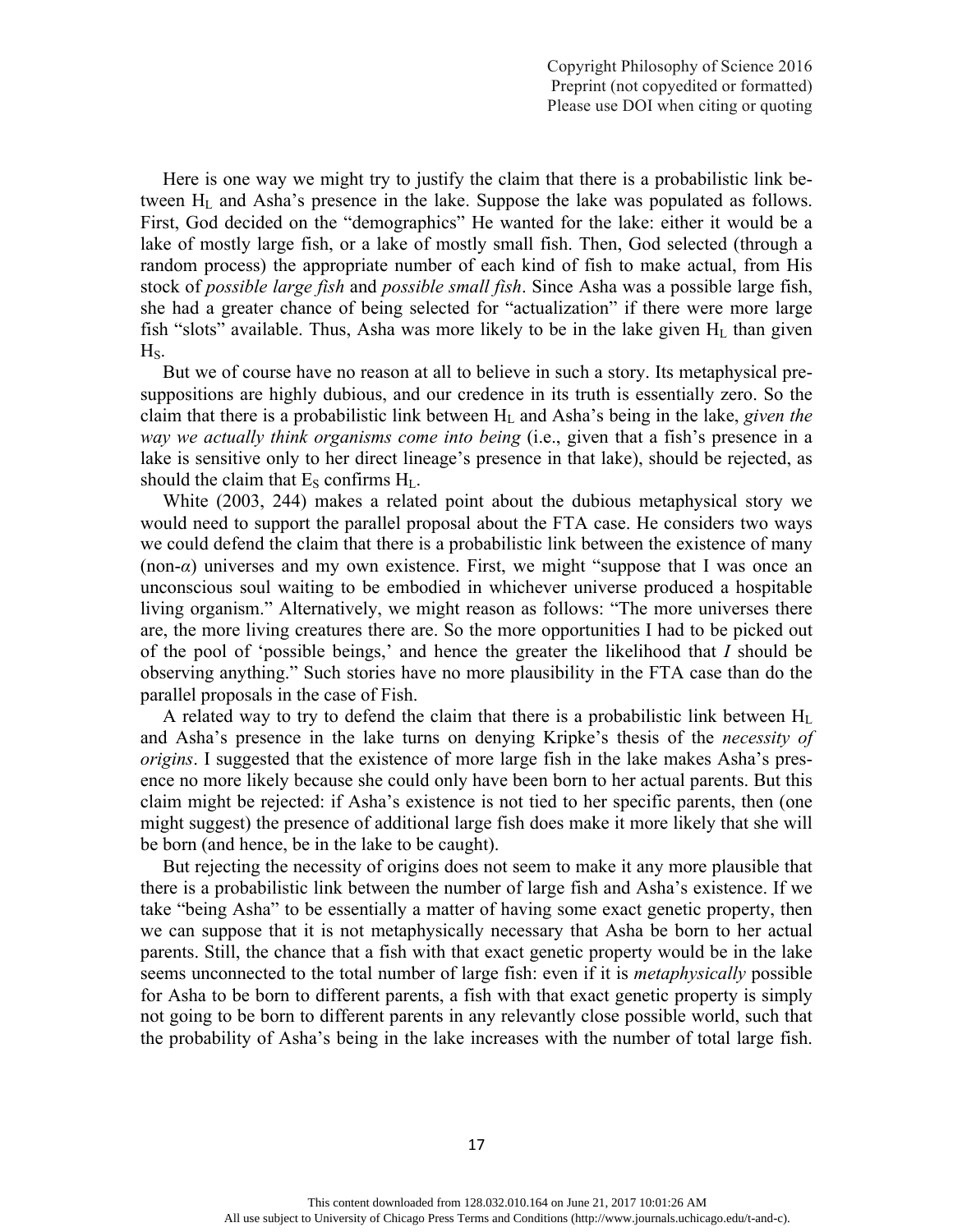We need not insist that there is a *metaphysical* barrier to Asha's being born to different parents; the merely *empirical* fact that large fish outside Asha's direct lineage have no chance of giving birth to Asha means that  $H_L$  makes it no more likely that Asha would be in the lake. (The parallel point in the FTA case is that, even if we accept that it is metaphysically possible that we could have existed in a different universe, there is simply no *empirically* plausible hypothesis according to which *we* (the specific observers we are) would have come to exist in a different universe.)

The upshot is that we cannot salvage the intuitive verdict that we get confirmation in the case of Fish, so long as we insist on using the more specific version of our evidence (E<sub>S</sub>). We really must reject RTE. And, when we turn to the second reference class problem—the question of how to characterize the *observer*—we should likewise reject the claim that we must always use the most specific reference class available. Here, the narrowest reference class is one that classifies the evidence as an observation of *mine*; and there is some initial plausibility to the idea that this reference class will always be the appropriate one to use in characterizing my evidence. The reason is that the narrowest reference class of observers is a reference class that is, in all *typical* cases, always salient antecedent to observing an outcome: when conducting experiments, or simply observing the world around us, we typically have a firm, antecedent grip on our own, unique identities. But in the case of FTA, it is precisely this typically-secure grip on our identities that is at issue, because the probabilistic process we are assessing—the worldcreation event—is one on whose specific outcome our very identities as observers depend. Thus, the Predesignation Requirement that compels us to use the more general statement of the content of our observation in a simple case like Fish also compels us to use the more general characterization of our own identities as observers in the case of FTA.

Putting together our verdicts about how to characterize both the contents of our observations and the identity of the observer, we get the result that, properly applied, LP shows that we do indeed get confirmation of  $H_M$  over  $H_U$  from the evidence we have.